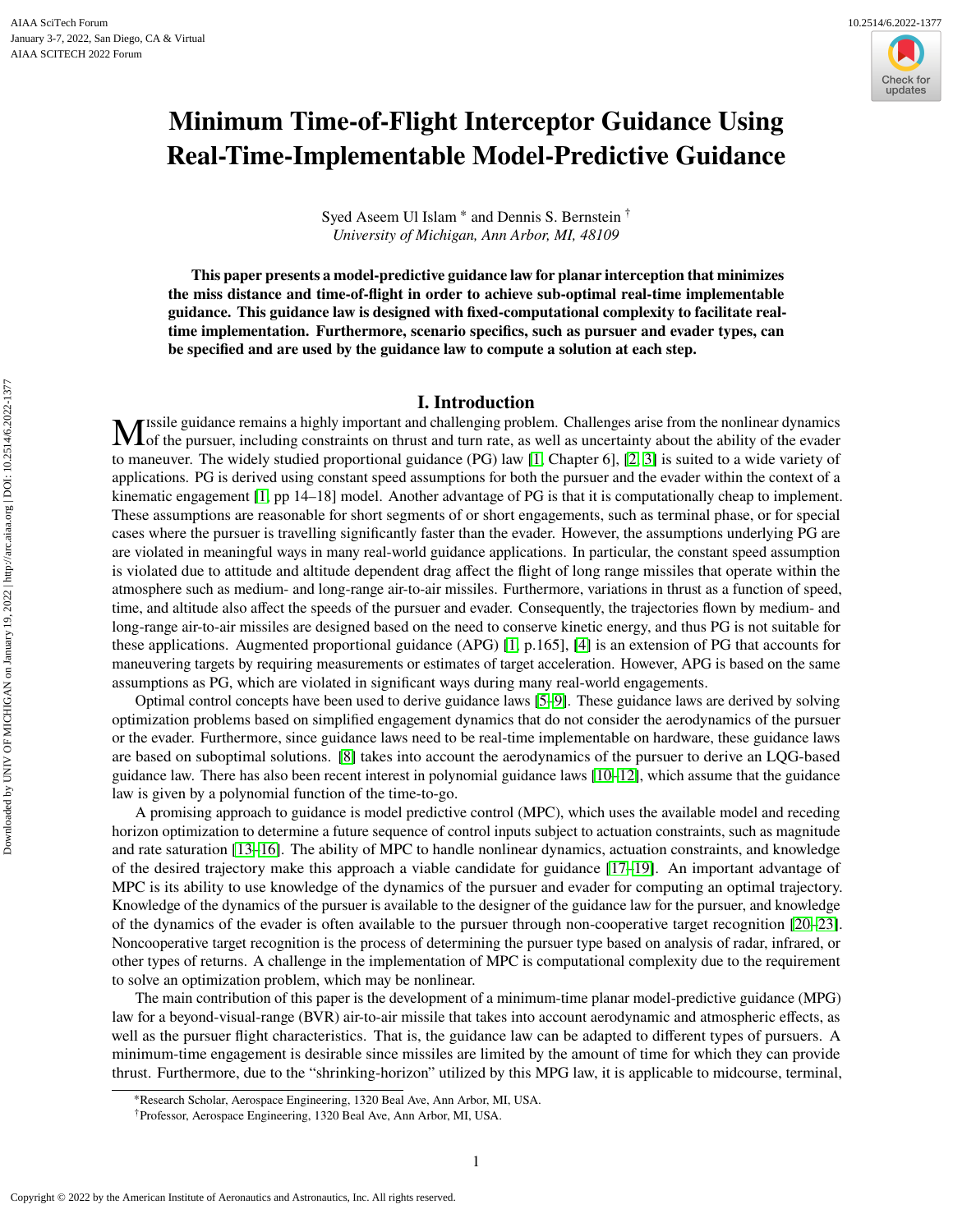guidance. Moreover, the procedure presented in this paper can be extended to include additional dynamic effects and 3d interception dynamics without modification of the optimization procedure. This gives MPG a large potential for extensions that include additional effects and for different applications. That is, this paper provides a framework for MPG using air-to-air missile guidance as an example, which can be modified and extended based on specific applications. The derivation of the engagement dynamics and the MPG law is presented in a tutorial fashion in order to facilitate readers new to the topic to understand and replicate the results. Since MPG utilizes a model-predictive framework, constraints on the normal acceleration of the missile are incorporated into the optimization algorithm. Furthermore, MPG is able to utilize information about target maneuvers if it is available. The contents of this paper as as follows. Section II presents the planar engagement dynamics that form the basis

of MPG. Section III presents MPG. In particular, numerical methods for gradient computation and discretization of the nonlinear engagement dynamics are presented, which are used for prediction and optimization. A method for input-constrained nonlinear optimization using Nesterov's accelerated gradient descent is presented. Finally, aerodynamic models for the pursuer and evader used in this paper are presented. Section IV presents augmented proportional guidance and Section V presents numerical examples that investigate the application of MPG in various scenarios. Finally, section VI provides concluding remarks and directions for future research.

and endgame segments of the engagement, which precludes hand-off constraints that are associated with midcourse

<span id="page-1-0"></span>

## **II. Engagement Dynamics**

**Fig. 1** Planar interception geometry for the pursuer and evader. The inertial frame  $F_A$  is defined by the unit vectors  $\hat{i}_A$ ,  $\hat{k}_A$ . The pursuer P and evader E are at altitudes  $h_P$  m and  $h_E$  m, respectively, relative to  $o_A$ , which **is a fixed point at sea level. P and E are distances**  $d_P$  **m and**  $d_E$  **m downrange, respectively. The unit vectors**  $\hat{i}_P$ and  $\hat{i}_E$  are aligned with the velocity vectors  $\vec{v}_{P/O_A/A}$  and  $\vec{v}_{E/O_A/A}$ , respectively. The gravity vector  $g\hat{k}_A$  affects all **motion.**

Consider a pursuer P and evader E, with position vectors  $\overrightarrow{r}_{P/O_A}$  and  $\overrightarrow{r}_{E/O_A}$ , respectively, where  $O_A$  is a reference point with zero inertial acceleration, as shown in Figure [1.](#page-1-0) Let the pursuer and evader speeds  $V_P$  and  $V_E$  in m/s, respectively, be given by

$$
V_{\rm P} \stackrel{\Delta}{=} |\overrightarrow{v}_{\rm P/O_{\rm A}/\rm A}|, \quad V_{\rm E} \stackrel{\Delta}{=} |\overrightarrow{v}_{\rm E/O_{\rm A}/\rm A}|. \tag{1}
$$

Let F<sub>P</sub> and F<sub>E</sub> be frames whose x-axes are aligned with the velocity vectors of the pursuer and evader, respectively, and thus

<span id="page-1-1"></span>
$$
\overrightarrow{v}_{P/O_A/A} = V_P \hat{i}_P, \tag{2}
$$

<span id="page-1-2"></span>
$$
\vec{v}_{E/o_A/A} = V_E \hat{i}_E, \tag{3}
$$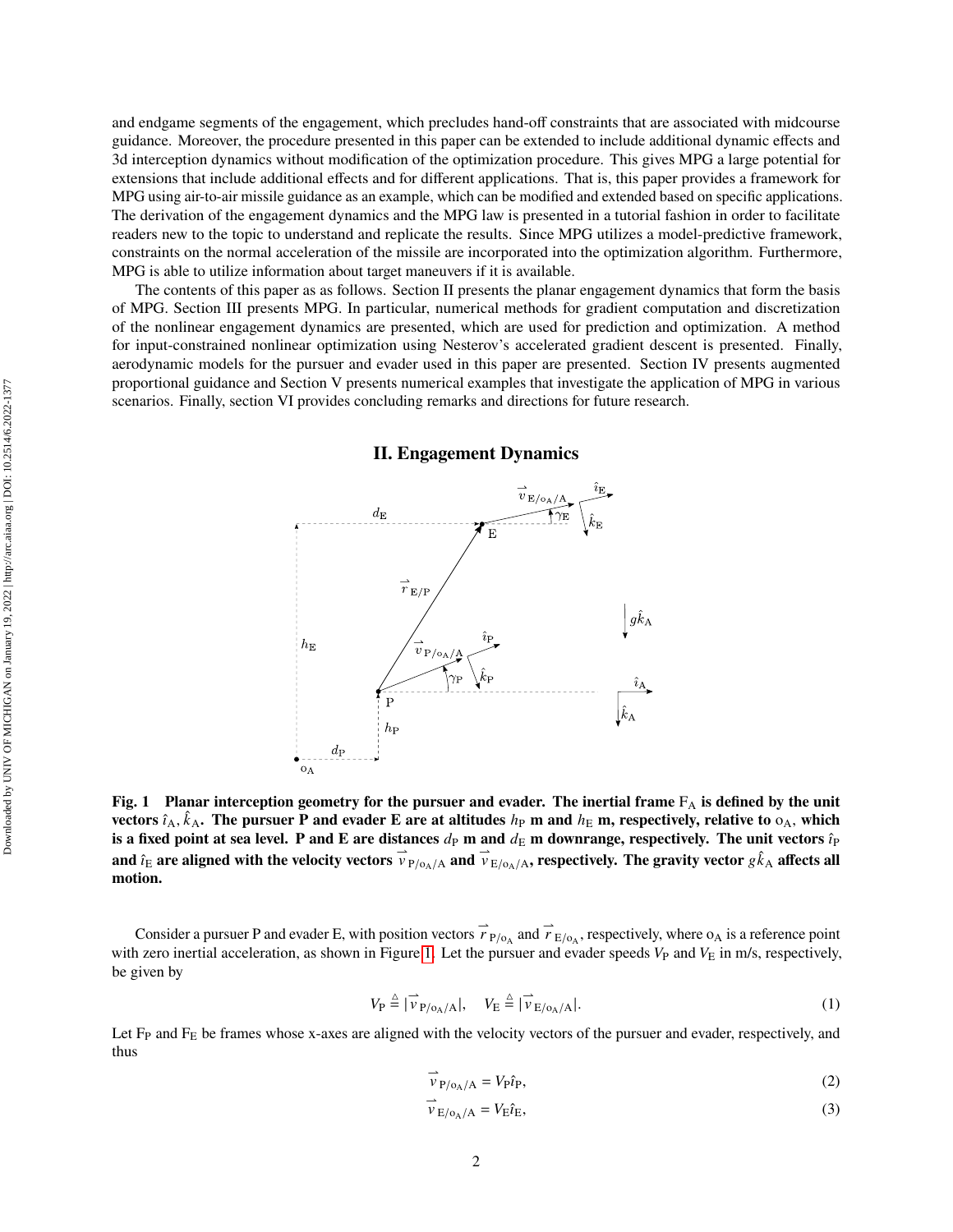and

<span id="page-2-0"></span>
$$
F_A \xrightarrow{ \gamma_P} F_P, \quad F_A \xrightarrow{ \gamma_E} F_E,
$$
\n
$$
(4)
$$

where  $\gamma_P$  and  $\gamma_E$  are the pursuer and evader flight-path angles in rad, respectively, and

<span id="page-2-3"></span>
$$
\vec{\omega}_{P/A} = \dot{\gamma}_P \hat{j}_P, \quad \vec{\omega}_{E/A} = \dot{\gamma}_E \hat{j}_E, \tag{5}
$$

in rad/s. Taking the time derivative of [\(2\)](#page-1-1) and [\(3\)](#page-1-2) with respect to the  $F_A$  frame and using [\(5\)](#page-2-0) yields

$$
\vec{a}_{P/O_A/A} \stackrel{\triangle}{=} \vec{v}_{P/O_A/A}^{\mathbf{A} \bullet} = \vec{V}_{P} \hat{i}_{P} + V_{P} \stackrel{\triangle}{\hat{i}_{P}} = \vec{V}_{P} \hat{i}_{P} + V_{P} (\stackrel{\rightharpoonup}{\omega}_{P/A} \times \hat{i}_{P}) = \vec{V}_{P} \hat{i}_{P} - V_{P} \dot{\gamma}_{P} \hat{k}_{P}, \tag{6}
$$

$$
\vec{a}_{\mathrm{E/o_{A}/A}} \stackrel{\triangle}{=} \vec{v}_{\mathrm{E/o_{A}/A}} = \vec{V}_{\mathrm{E}} \hat{i}_{\mathrm{E}} + V_{\mathrm{E}} \stackrel{\triangle}{\hat{i}_{\mathrm{E}}} = \vec{V}_{\mathrm{E}} \hat{i}_{\mathrm{E}} + V_{\mathrm{E}} (\vec{\omega}_{\mathrm{E/A}} \times \hat{i}_{\mathrm{E}}) = \vec{V}_{\mathrm{E}} \hat{i}_{\mathrm{E}} - V_{\mathrm{E}} \dot{\gamma}_{\mathrm{E}} \hat{k}_{\mathrm{E}}.
$$
\n(7)

respectively.

Next, we model the forces on the pursuer and the evader. For this paper we include the effects of uniform gravity, simplified aerodynamic drag, and normal acceleration on the pursuer and evader. Based on the requirements of a particular application, additional effects can be included at this stage of the derivation. Let the acceleration of the pursuer and evader be given by

$$
\vec{a}_{P/O_A/A} = \left(\frac{T_P - D_P}{m_P} - g \sin \gamma_P\right) \hat{i}_P + \left(n_{z,P} + g \cos \gamma_P\right) \hat{k}_P,\tag{8}
$$

$$
\vec{a}_{\mathrm{E/o_{A}/A}} = \left(\frac{T_{\mathrm{E}} - D_{\mathrm{E}}}{m_{\mathrm{E}}} - g \sin \gamma_{\mathrm{E}}\right)\hat{i}_{\mathrm{E}} + \left(n_{z,\mathrm{E}} + g \cos \gamma_{\mathrm{E}}\right)\hat{k}_{\mathrm{E}},\tag{9}
$$

respectively, where  $T_P$ ,  $D_P$ ,  $m_P$ ,  $n_{z,P}$  and  $T_E$ ,  $D_E$ ,  $m_E$ ,  $n_{z,E}$  are the thrust force in N, drag force in N, mass in kg, and normal acceleration of the pursuer and evader in  $m/s^2$ , respectively. Note that [\(8\)](#page-2-1) and [\(9\)](#page-2-2) express the accelerations of the pursuer and evader due to thrust, drag, and gravitational acceleration, respectively. Thrust and drag models that take into account the angle of attack may be included in [\(8\)](#page-2-1) and [\(9\)](#page-2-2) but are omitted since their inclusion would require measurements or estimation of the angle-of-attack of the pursuer and evader. Note that in [\(8\)](#page-2-1) and [\(9\)](#page-2-2) we assume that thrust and drag forces act exclusively in the axial direction, whereas the normal acceleration acts in the normal direction by definition. It follows from [\(7\)](#page-2-3)–[\(9\)](#page-2-2) that

<span id="page-2-4"></span><span id="page-2-2"></span><span id="page-2-1"></span>
$$
\dot{V}_{\rm P} = \frac{T_{\rm P} - D_{\rm P}}{m_{\rm P}} - g \sin \gamma_{\rm P},\tag{10}
$$

$$
\dot{V}_{\rm E} = \frac{T_{\rm E} - D_{\rm E}}{m_{\rm E}} - g \sin \gamma_{\rm E},\tag{11}
$$

$$
\dot{\gamma}_P = -\frac{1}{V_P}(n_{z,P} + g\cos\gamma_P),\tag{12}
$$

<span id="page-2-8"></span>
$$
\dot{\gamma}_{\rm E} = -\frac{1}{V_{\rm E}} (n_{z,\rm E} + g \cos \gamma_{\rm E}). \tag{13}
$$

Assuming that the angle of attack is zero, the drag force in N on the pursuer and evader are given by

$$
D_{\rm P} = \frac{1}{2}\rho(h_{\rm P})V_{\rm P}^2 S_{\rm P} C_{\rm d,P}(M_{\rm P}),\tag{14}
$$

$$
D_{\rm E} = \frac{1}{2}\rho(h_{\rm E})V_{\rm E}^{2}S_{\rm E}C_{\rm d,E}(M_{\rm E}),\tag{15}
$$

respectively, where  $\rho(h_P)$ ,  $\rho(h_E)$  and M<sub>P</sub>, M<sub>E</sub> are the densities in kg/m<sup>3</sup> and Mach numbers at altitudes  $h_P$  m and  $h_E$ m, respectively, as given by the international standard atmosphere (ISA). Note that the Mach number M at the altitude  $h$ is given by  $M(h) = \frac{V}{a(h)}$ , where V is the speed and  $a(h)$  is the speed of sound at the altitude h. Next, note that

$$
\dot{h}_{\rm P} = V_{\rm P} \sin \gamma_{\rm P}, \quad \dot{d}_{\rm P} = V_{\rm P} \cos \gamma_{\rm P}, \tag{16}
$$

$$
\dot{h}_{\rm E} = V_{\rm E} \sin \gamma_{\rm E}, \quad \dot{d}_{\rm E} = V_{\rm R} \cos \gamma_{\rm E}. \tag{17}
$$

Finally, using  $(10)$ – $(17)$  we can express the engagement dynamics as

<span id="page-2-7"></span><span id="page-2-6"></span><span id="page-2-5"></span>
$$
\dot{x} = f(x, u, w, t),\tag{18}
$$

$$
R = h(x),\tag{19}
$$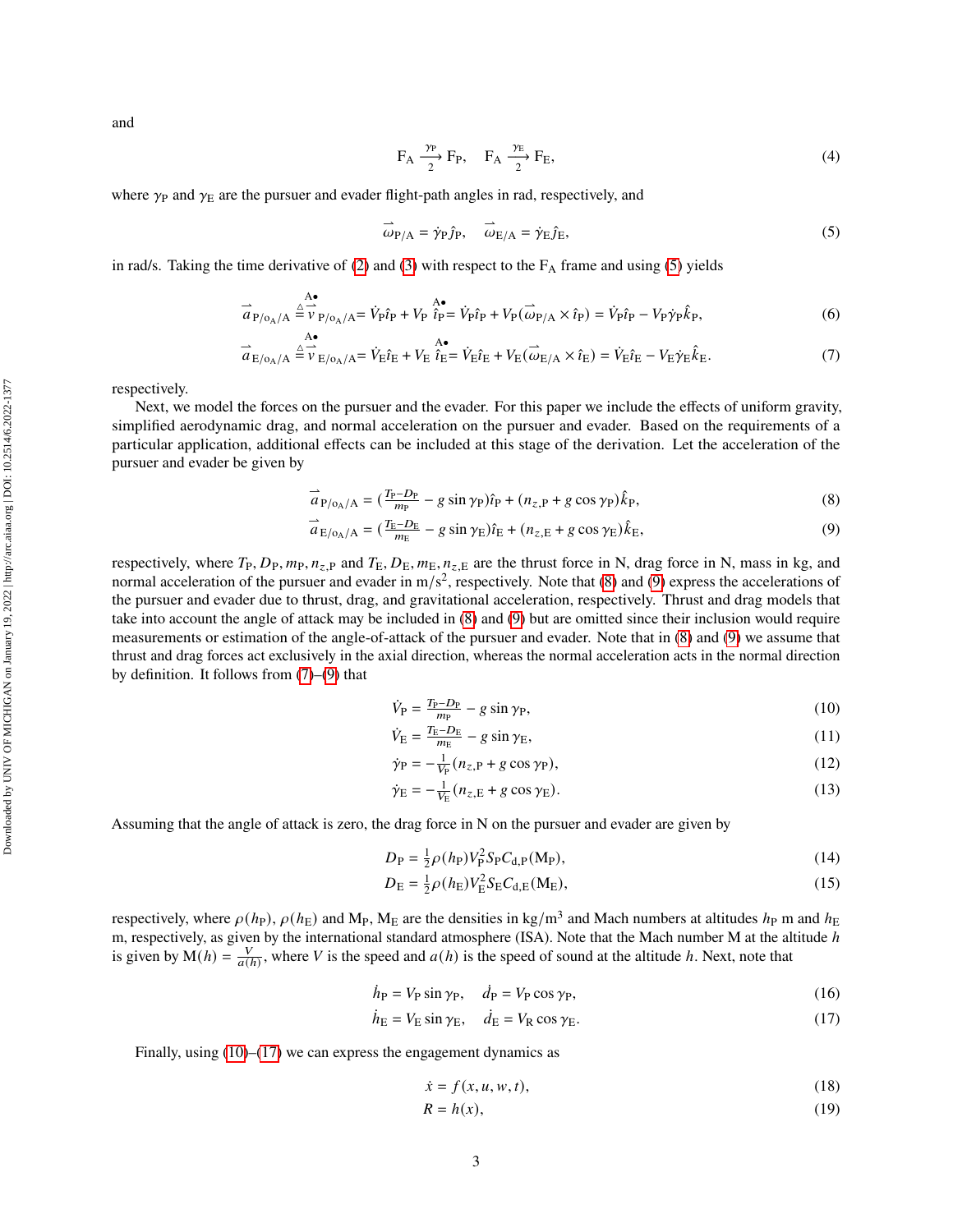where

$$
x \triangleq \begin{bmatrix} V_{\rm P} \\ \gamma_{\rm P} \\ h_{\rm P} \\ V_{\rm E} \\ \gamma_{\rm E} \\ h_{\rm E} \\ d_{\rm E} \end{bmatrix}, \quad f(x, u, w, t) \triangleq \begin{bmatrix} \frac{T_{\rm P} - \frac{1}{2}\rho(h_{\rm P})V_{\rm P}^{2}S_{\rm P}C_{\rm d,p}(M_{\rm P})}{m_{\rm P}} - g\sin\gamma_{\rm P} \\ -\frac{1}{V_{\rm P}}(n_{z,\rm P} + g\cos\gamma_{\rm P}) \\ V_{\rm P}\sin\gamma_{\rm P} \\ V_{\rm P}\cos\gamma_{\rm P} \\ V_{\rm E}\cos\gamma_{\rm E} \\ m_{\rm E} \\ d_{\rm E} \end{bmatrix}, \quad w \triangleq n_{z,\rm E}, \quad u \triangleq n_{z,\rm P}, \quad (20)
$$
  

$$
-\frac{1}{V_{\rm E}}(n_{z,\rm E} + g\cos\gamma_{\rm E}) \\ V_{\rm E}\sin\gamma_{\rm E} \\ V_{\rm E}\cos\gamma_{\rm E}
$$
  

$$
N_{\rm E}\cos\gamma_{\rm E}
$$
  

$$
N_{\rm E}\cos\gamma_{\rm E}
$$
  

$$
N_{\rm E}\cos\gamma_{\rm E}
$$
  

$$
N_{\rm E}\cos\gamma_{\rm E}
$$
  

$$
N_{\rm E}\cos\gamma_{\rm E}
$$
  

$$
N_{\rm E}\cos\gamma_{\rm E}
$$
  

$$
N_{\rm E}\cos\gamma_{\rm E}
$$
  

$$
(21)
$$

where R is the range from the pursuer to the evader and the magnitude of the line-of-sight vector  $\vec{r}_{E/P}$  in m. We define the evader normal acceleration  $n_{z,E}$  to be a disturbance to be rejected and the pursuer normal acceleration  $n_{z,P}$  to be the control variable.

For realism we assume that  $|n_{z,E}| < 8 g$  and  $|n_{z,P}| < 40 g$ , where g is the acceleration due to gravity in m/s<sup>2</sup>. We assume that  $T_P$  and  $T_E$  are given either as lookup tables or functions. Note that forms of  $T_P$  and  $T_E$  may be modified based on application requirements. We will assume that the functional form of  $T<sub>E</sub>$  is known through noncooperative target recognition. For example, if the target is a specific fighter jet, then  $T<sub>E</sub>$  may be selected to be it's maximum thrust setting as a function of its altitude  $h_E$ .  $\rho(h)$  is the density of air at altitude h given by the international standard atmosphere (ISA). The drag coefficients  $C_{d,P}(M_P)$  and  $C_{d,E}(M_E)$  are functions of Mach number. We will assume that  $C_{d,P}(M_P)$  is known to the designer of the missile through modeling and that  $C_{d,E}(M_E)$  is available through noncooperative target recognition.

We will assume that measurements of the entire state  $x$  are available to the missile, either through to its own seeker or through a data-link with a parent aircraft. Furthermore, we will assume that the missile seeker provides measurements  $R$ .

#### **A. Change of Coordinates**

Note that the variables that define the state x typically have numerical values whose magnitudes are different by orders of 10. For example, at some time the state might have the value

$$
x = \begin{bmatrix} V_{\rm P} & \gamma_{\rm P} & h_{\rm P} & d_{\rm P} & V_{\rm E} & \gamma_{\rm E} & h_{\rm E} & d_{\rm E} \end{bmatrix}^{\rm T} = \begin{bmatrix} 900 & 0.05 & 12000 & 0 & 500 & -0.11 & 15000 & 60000 \end{bmatrix}^{\rm T}, \quad (22)
$$

Thus, for better numerical conditioning of the dynamics simulation we define

$$
\overline{V}_{\rm P} \stackrel{\Delta}{=} \frac{1}{1000} V_{\rm P}, \quad \overline{V}_{\rm E} \stackrel{\Delta}{=} \frac{1}{1000} V_{\rm E}, \quad \overline{h}_{\rm P} \stackrel{\Delta}{=} \frac{1}{1000} h_{\rm P}, \quad \overline{h}_{\rm E} \stackrel{\Delta}{=} \frac{1}{1000} h_{\rm E}, \quad \overline{d}_{\rm P} \stackrel{\Delta}{=} \frac{1}{1000} d_{\rm P}, \quad \overline{d}_{\rm E} \stackrel{\Delta}{=} \frac{1}{1000} d_{\rm E}, \tag{23}
$$

where  $\overline{V}_P$ ,  $\overline{V}_E$ ,  $\overline{h}_P$ ,  $\overline{h}_E$ ,  $\overline{d}_P$ ,  $\overline{d}_E$  are the pursuer and evader speeds in km/s, altitudes in km, and downrange distances in km, respectively. Using the definitions [\(23\)](#page-3-0) we can express the dynamics [\(18\)](#page-2-6), [\(19\)](#page-2-7) as

<span id="page-3-0"></span>
$$
\dot{\bar{x}} = \bar{f}(\bar{x}, u, w, t),\tag{24}
$$

<span id="page-3-2"></span><span id="page-3-1"></span>
$$
R = \bar{h}(\bar{x}),\tag{25}
$$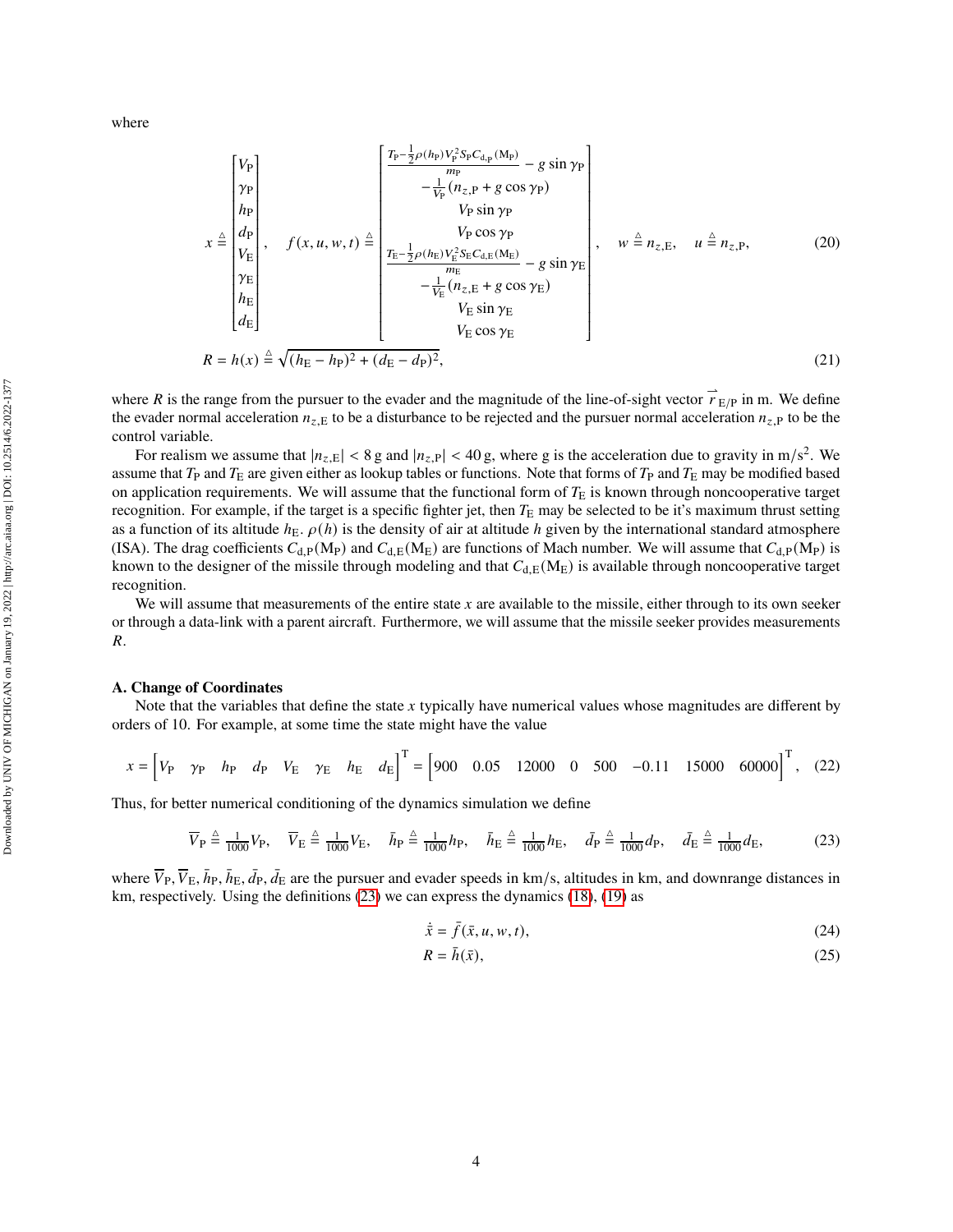where

$$
\bar{x} \triangleq \begin{bmatrix} \overline{V}_{P} \\ \gamma_{P} \\ \overline{h}_{P} \\ \overline{h}_{P} \\ \overline{V}_{E} \\ \overline{h}_{E} \\ \overline{h}_{E} \\ \overline{d}_{E} \end{bmatrix}, \quad \bar{f}(\bar{x}, u, w, t) \triangleq \begin{bmatrix} \frac{T_{P} - \frac{1}{2}\rho(\bar{h}_{P})(1000\overline{V}_{P})^{2}S_{P}C_{d,p}(M_{P})}{10000m_{P}} - \frac{g}{1000} \sin \gamma_{P} \\ -\frac{1}{1000\overline{V}_{P}}(n_{z,P} + g \cos \gamma_{P}) \\ \overline{V}_{P} \sin \gamma_{P} \\ \overline{V}_{P} \cos \gamma_{P} \\ \overline{V}_{E} \\ \overline{h}_{E} \\ \overline{h}_{E} \\ \overline{d}_{E} \end{bmatrix}, \quad \bar{f}(\bar{x}, u, w, t) \triangleq \begin{bmatrix} \frac{T_{P} - \frac{1}{2}\rho(\bar{h}_{P})(1000\overline{V}_{P})^{2}S_{P}C_{d,p}(M_{P})}{V_{P} \cos \gamma_{P}} - \frac{g}{1000} \sin \gamma_{E} \\ \frac{T_{E} - \frac{1}{2}\rho(\bar{h}_{E})(1000\overline{V}_{E})^{2}S_{E}C_{d,E}(M_{E})}{V_{E} \cos \gamma_{E}} - \frac{g}{1000} \sin \gamma_{E} \\ \overline{V}_{E} \sin \gamma_{E} \\ \overline{V}_{E} \cos \gamma_{E} \end{bmatrix}, \quad (26)
$$
\n
$$
R = \bar{h}(\bar{x}) \triangleq 1000 \sqrt{(\bar{h}_{E} - \bar{h}_{P})^{2} + (\bar{d}_{E} - \bar{d}_{P})^{2}}.
$$
\n
$$
(27)
$$

# **III. Model Predictive Guidance**

We implement MPG at the fixed sample rate  $T_s$  s/step. We assume that measurements of the state and applied control are sampled at each update of the guidance algorithm and are given by

$$
x_k \stackrel{\Delta}{=} \bar{x}(kT_s), \quad u_k \stackrel{\Delta}{=} u(kT_s), \tag{28}
$$

respectively. At step k, MPG uses the data  $x_k$  and  $u_k$  at step k to compute the next control  $u_{k+1}$ . We define

$$
n_{z,E,k} \stackrel{\Delta}{=} n_{z,E}(kT_s), \quad n_{z,P,k} \stackrel{\Delta}{=} n_{z,P}(kT_s). \tag{29}
$$

## **A. Prediction of Dynamics**

We assume that the estimated time-to-go is equal to  $\ell t_{s,k}$ , where  $\ell \in \mathbb{Z}_+$  is the prediction horizon length and  $t_{s,k} \in \mathbb{R}_+$ is the estimated time-to-go sample time at step  $k$ . That is, the dynamics [\(24\)](#page-3-1), [\(25\)](#page-3-2), are discretized at a sample time of  $t_{s,k}$ . We implement MPG using a fixed value of  $\ell$ , while  $t_{s,k}$  is computed at each iteration to serve as a surrogate for the time-to-go at step k. Figure [2](#page-5-0) illustrates this setup where the estimated time-to-go  $\ell t_{s,k}$  may vary while the prediction horizon length is constant. We assume that the control is constant over each interval of length  $\ell$  over the prediction horizon. The motivation for this construction are two-fold:

- 1) Fixed complexity: Since one of the key factors that determines the complexity of a model-predictive algorithm is the prediction horizon length  $\ell$ , fixing it prevents the algorithm from having variable execution time. Therefore, the guidance hardware can be specified based on the fixed complexity of the algorithm and the guidance algorithm utilizes all of the capacity of the hardware at all steps.
- 2) Efficient variation of discretization step size: As the separation between the pursuer and evader reduces, the estimated time-to-go  $\ell t_{s,k}$  reduces, which implies that  $t_{s,k}$  reduces. That is, as the pursuer gets closer to the evader, the engagement dynamics are discretized over a smaller sample time  $t_{s,k}$ , and thus more accurately represent the continuous time dynamics. Heuristically, this means that MPG makes increasingly accurate computations as the separation between the pursuer and evader gets smaller.

Since MPG updates every  $T_s$  s, the current time is given by  $kT_s$  where  $k \in \mathbb{Z}_+$  is the number of steps that the guidance algorithm has run, and thus, the total estimated engagement time is given by  $kT_s + \ell t_{s,k}$ . We define the estimated state at time  $kT_s + (j + 1)t_{s,k}$ , for all  $j = 0, \ldots, \ell - 1$  as

$$
x_{j+1|k} \stackrel{\Delta}{=} x_{j|k} + \frac{1}{6}t_{s,k}(k_1 + 4k_3 + k_3) \in \mathbb{R}^8,
$$
\n(30)

$$
x_{0|k} \stackrel{\Delta}{=} \bar{x}_k \in \mathbb{R}^8, \quad u_{0|k} \stackrel{\Delta}{=} u_k \in \mathbb{R} \tag{31}
$$

<span id="page-4-0"></span>
$$
k_1 \stackrel{\Delta}{=} \bar{f}(x_{j|k}, u_{j|k}, -g \cos \gamma_E, kT_s + jt_{s,k}) \in \mathbb{R}^8,
$$
\n
$$
(32)
$$

$$
k_2 \stackrel{\Delta}{=} \bar{f}(x_{j|k} + \frac{1}{2}, u_{j|k}, -g \cos \gamma_E, kT_s + (j + \frac{1}{2})t_{s,k}) \in \mathbb{R}^8,
$$
\n(33)

<span id="page-4-1"></span>
$$
k_3 \stackrel{\Delta}{=} \bar{f}(x_{j|k} + 2k_2 - k_1, u_{j|k}, -g \cos \gamma_E, kT_s + (j+1)t_{s,k}) \in \mathbb{R}^8,
$$
\n(34)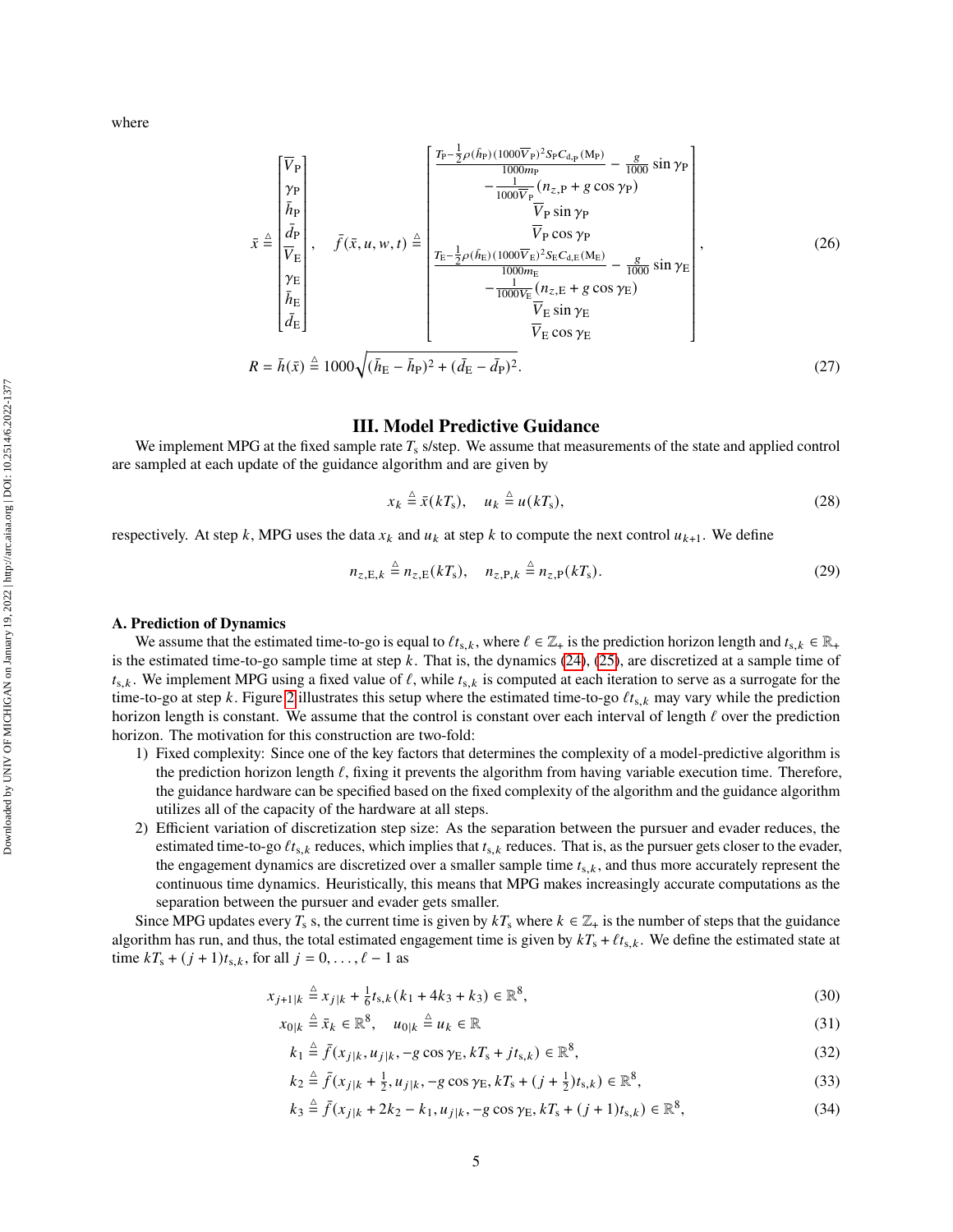<span id="page-5-0"></span>

where  $u_{j|k} \in \mathbb{R}$  is constant over the interval  $[kT_s + jt_{s,k}, kT_s + (j+1)t_{s,k}]$ . Note that [\(30\)](#page-4-0)–[\(34\)](#page-4-1) represents the integration of the engagement dynamics [\(24\)](#page-3-1), from the current time  $kT_s$  to the estimated end-of-engagement time  $kT_s + \ell t_{s,k}$ , using a third-order Runge-Kutta method with the assumption that the evader's flight-path angle  $\gamma_E$  is constant. Note that setting  $n_{z,E} = -g \cos \gamma_E$  in [\(13\)](#page-2-8) yields  $\dot{\gamma}_E = 0$ .

Next, define the estimated terminal range in km

<span id="page-5-1"></span>
$$
R_{\ell|k} \stackrel{\Delta}{=} \bar{h}(x_{\ell|k}).\tag{35}
$$

Note that using [\(30\)](#page-4-0)–[\(34\)](#page-4-1),  $\bar{x}_{\ell|k}$  and  $R_{\ell|k}$  can be computed given the measurement  $\bar{x}_k$ , the last applied control  $u_k$ , MPG step k, the estimated time-to-go sample time  $t_{s,k}$ , and the future control sequence  $U_k \triangleq \begin{bmatrix} u_{1|k} & \dots & u_{\ell-1|k} \end{bmatrix}^T \in \mathbb{R}^{\ell-1}$ . We express this relationship as

$$
f_R(U_k, x_k, u_k, k, t_{s,k}): \mathbb{R}^{\ell-1} \times \mathbb{R}^8 \times \mathbb{R} \times \mathbb{Z}_+ \times \mathbb{R}_+ \to \mathbb{R}_+, \tag{36}
$$

where  $f_R$  is a function that computes the value of  $R_{\ell,k}$  using U,  $x_k$ ,  $u_k$ ,  $k$ , and  $t_s$ , and U is the future sequence of controls that is to be computed using MPG.

### **B. Guidance Law Update Using Optimization**

We define the the numerically computed gradient of  $(36)$  with respect to U as

$$
\nabla R_{\ell|k}(U, t_{\rm s}) \stackrel{\Delta}{=} \left[ \nabla R_{\ell|k,1}(U, t_{\rm s}) \quad \cdots \quad \nabla R_{\ell|k,\ell-1}(U, t_{\rm s}) \right] \in \mathbb{R}^{1 \times (\ell-1)},\tag{37}
$$

where

$$
\nabla R_{\ell|k,i}(U,t_{\rm s}) \stackrel{\Delta}{=} \frac{f_R(U+e_i\varepsilon,x_k,u_k,k,t_{\rm s}) - f_R(U,x_k,u_k,k,t_{\rm s})}{\varepsilon} \in \mathbb{R},\tag{38}
$$

for all  $i = 1, ..., \ell - 1$ ,  $e_i \in \mathbb{R}^{\ell-1}$  is the *i*-th standard basis vector, and  $\varepsilon = 10^{-6}$ .

The following algorithm is used to set the value of the initial estimated time-to-go sample time  $t_{s,0}$ .

 $t_{s,0}$  Initialization Algorithm

For  $j = 0, \ldots$ , floor(50/ $T_s$ ), we compute  $x_{j+1|k}$  using [\(30\)](#page-4-0) with  $x_{0|0} = \bar{x}_0$ ,  $k = 0$ ,  $u_{j|k} \equiv 0$ , and  $t_{s,k} = T_s$ . Next, we compute

$$
R_{j+1|k} = \bar{h}(x_{j+1|k}),\tag{39}
$$

and define  $j_{\text{min}}$  to be the value of j for which  $R_{i+1|k}$  is smallest. Finally, we define

$$
t_{\rm s,0} \triangleq \frac{j_{\rm min} T_{\rm s}}{\ell}.
$$
\n(40)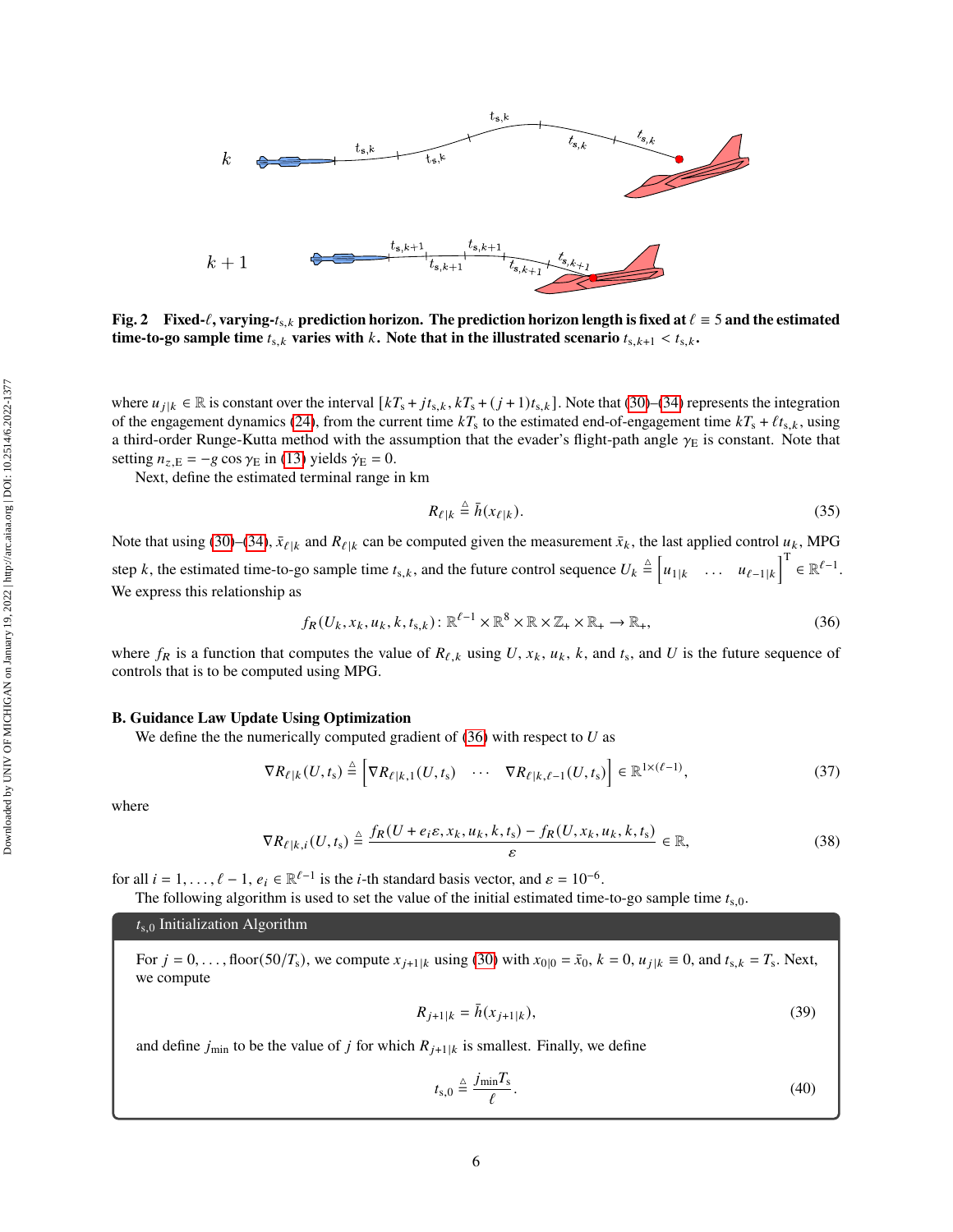That is, we simulate the engagement dynamics under no control to compute the first estimate of the time-to-go  $t_{s,0}$ as the time at which the separation between the pursuer and evader is smallest.

Since the ability of a missile autopilot to follow normal acceleration commanded is physically imitated, we incorporate constraints on the normal acceleration command  $n_{z,P}$  in the optimization algorithm. In particular, we require that the following constraints on the entries of the predicted sequence of controls  $U_k$  are enforced

<span id="page-6-3"></span><span id="page-6-1"></span><span id="page-6-0"></span>
$$
|u_{i|k}| \le u_{\max}, \quad i = 1, \dots, \ell - 1,
$$
\n(41)

$$
|u_{1|k} - u_k| \le \dot{u}_{\text{max}} T_s,\tag{42}
$$

$$
|u_{i|k} - u_{i-1|k}| \le \dot{u}_{\text{max}} t_{s,k}, \quad i = 2, \dots, \ell - 1,
$$
\n(43)

where  $u_{\text{max}}$  and  $\dot{u}_{\text{max}}$  are the maximum allowable normal acceleration magnitude in m/s<sup>2</sup> and maximum allowable normal acceleration rate magnitude in  $m/s<sup>3</sup>$ . Note that that desired normal acceleration rate constraints are specified as [\(42\)](#page-6-0), [\(43\)](#page-6-1), since in general  $t_{s,k} \neq T_s$ , and  $u_{1|k}$ , which is the next control, is required to satisfy the rate constraint (42) at each iteration of MPG.

Define

<span id="page-6-2"></span>
$$
\theta_N \stackrel{\Delta}{=} \text{GDC}(\theta_0, t_s, T_s, N, u_{\text{max}}, \dot{u}_{\text{max}}),\tag{44}
$$

where  $GDC(\theta_0, t_s, T_s, N, u_{\text{max}}, \dot{u}_{\text{max}})$  represents the optimizations algorithm given below, which uses Nesterov's accelerated gradient descent [\[24,](#page-15-8) p. 76] with constrained step and momentum sizes. Given

$$
\theta_0 = \tilde{\theta}_0 = \begin{bmatrix} \theta_{1,0} & \cdots & \theta_{\ell-1,0} \end{bmatrix}^{\mathrm{T}} \in \mathbb{R}^{\ell-1}
$$

and  $t_s \in \mathbb{R}_+$ , for  $i = 0, \ldots, N - 1$ , we compute

$$
\theta_{i+1} \stackrel{\Delta}{=} \begin{cases} \tilde{\theta}_i - \gamma_i \nabla R_{\ell|k}(\tilde{\theta}_i, t_s), & \nabla R_{\ell|k}(\tilde{\theta}_i, t_s) \neq 0, \\ \tilde{\theta}_i, & \nabla R_{\ell|k}(\tilde{\theta}_i, t_s) = 0, \end{cases} \tag{45}
$$

$$
\tilde{\theta}_{i+1} \stackrel{\Delta}{=} \theta_{i+1} + \mu_i (\theta_{i+1} - \theta_i),\tag{46}
$$

where  $\theta_i$  and  $\tilde{\theta}_i$  are the optimization and intermediate variables of the form  $\theta_i = \begin{bmatrix} \theta_{1,i} & \cdots & \theta_{\ell-1,i} \end{bmatrix}^T \in \mathbb{R}^{\ell-1}$  and  $\tilde{\theta}_i = \begin{bmatrix} \tilde{\theta}_{1,i} & \cdots & \tilde{\theta}_{\ell-1,i} \end{bmatrix}^T \in \mathbb{R}^{\ell-1}$ , respectively, and  $\gamma_i \in \mathbb{R}$  is the gradient-descent step size given by

$$
\gamma_i \stackrel{\triangle}{=} \begin{cases} \frac{1}{\|\nabla R_{\ell|k}(\tilde{\theta}_i, t_s)\|}, & \frac{1}{\|\nabla R_{\ell|k}(\tilde{\theta}_i, t_s)\|} \leq \gamma_{\text{max}, i} \\ \gamma_{\text{max}, i}, & \text{otherwise}, \end{cases} \tag{47}
$$

where

$$
\gamma_{\max,i} \triangleq \min\left[\gamma_{\max,i}\right], \quad \gamma_{\text{rate},i} \triangleq \begin{bmatrix} \gamma_{\text{rate},1,i} \\ \vdots \\ \gamma_{\text{rate},\ell-1,i} \end{bmatrix}, \quad \gamma_{\text{mag},i} \triangleq \begin{bmatrix} \gamma_{\text{mag},1,i} \\ \vdots \\ \gamma_{\text{mag},\ell-1,i} \end{bmatrix}, \tag{48}
$$

$$
\gamma_{\text{rate},1,i} \triangleq \begin{cases}\n(\tilde{\theta}_{1,i} - \theta_{1,0} + \dot{u}_{\text{max}}T_{\text{s}})/\nabla R_{\ell|k,1}(\tilde{\theta}_{i},t_{\text{s}}), & \nabla R_{\ell|k,1}(\tilde{\theta}_{i},t_{\text{s}}) > 0, \\
(\tilde{\theta}_{1,i} - \theta_{1,0} - \dot{u}_{\text{max}}T_{\text{s}})/\nabla R_{\ell|k,1}(\tilde{\theta}_{i},t_{\text{s}}), & \nabla R_{\ell|k,1}(\tilde{\theta}_{i},t_{\text{s}}) < 0, \\
0, & \nabla R_{\ell|k,1}(\tilde{\theta}_{i},t_{\text{s}}) = 0,\n\end{cases}
$$
\n(49)

for all  $j = 2, \ldots, \ell - 1$ ,

$$
\gamma_{\text{rate},j,i} \triangleq \begin{cases}\n(\tilde{\theta}_{j,i} - \theta_{j,0} + \dot{u}_{\text{max}}t_{\text{s}})/\nabla R_{\ell|k,j}(\tilde{\theta}_{i},t_{\text{s}}), & \nabla R_{\ell|k,j}(\tilde{\theta}_{i},t_{\text{s}}) > 0, \\
(\tilde{\theta}_{j,i} - \theta_{j,0} - \dot{u}_{\text{max}}t_{\text{s}})/\nabla R_{\ell|k,j}(\tilde{\theta}_{i},t_{\text{s}}), & \nabla R_{\ell|k,j}(\tilde{\theta}_{i},t_{\text{s}}) < 0, \\
0, & \nabla R_{\ell|k,j}(\tilde{\theta}_{i},t_{\text{s}}) = 0,\n\end{cases}
$$
\n(50)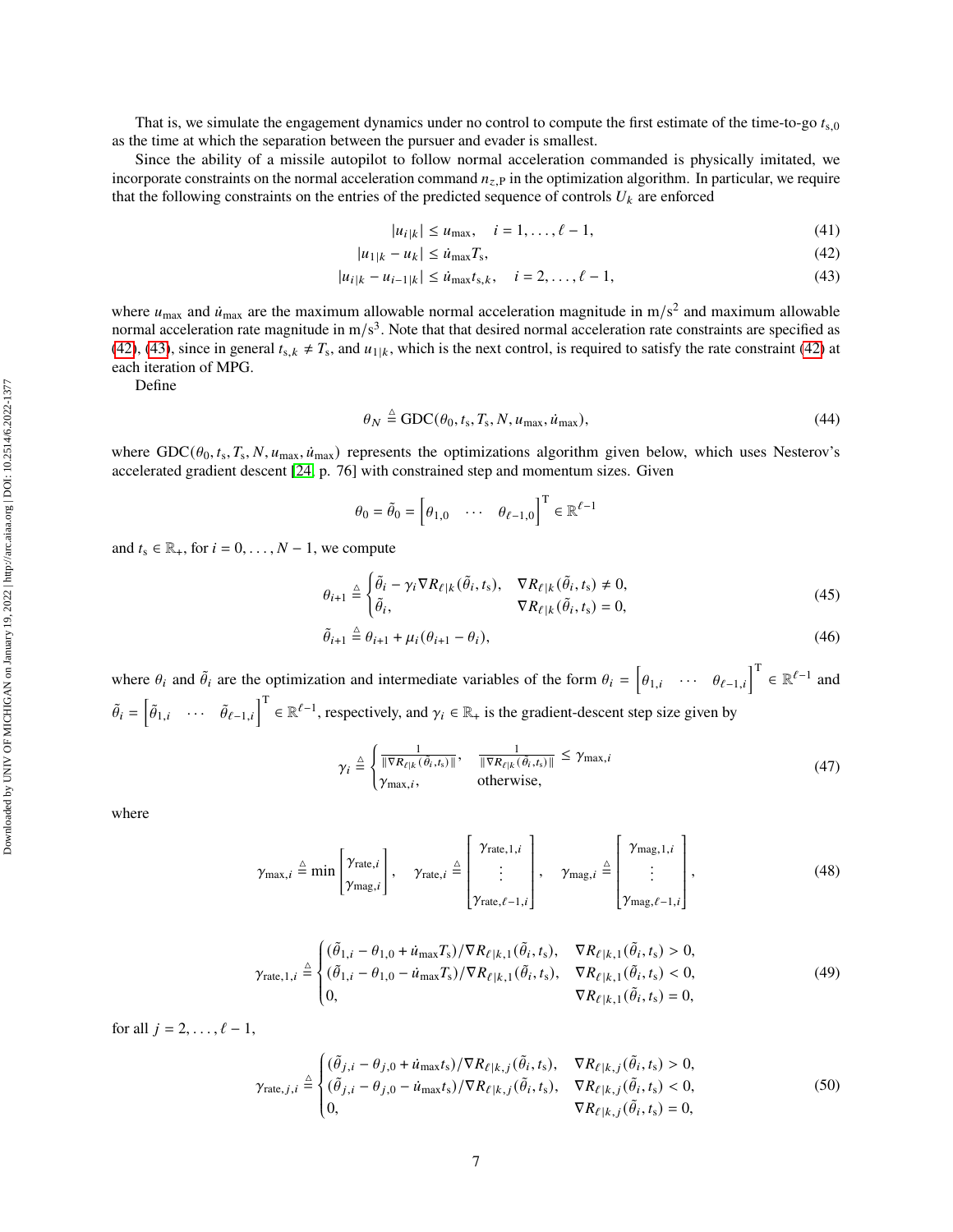for all  $j = 1, \ldots, \ell - 1$ ,

$$
\gamma_{\text{mag},j,i} \triangleq \begin{cases}\n(\tilde{\theta}_{j,i} + u_{\text{max}})/\nabla R_{\ell|k,j}(\tilde{\theta}_i, t_s), & \nabla R_{\ell|k,j}(\tilde{\theta}_i, t_s) > 0, \\
(\tilde{\theta}_{j,i} - u_{\text{max}})/\nabla R_{\ell|k,j}(\tilde{\theta}_i, t_s), & \nabla R_{\ell|k,j}(\tilde{\theta}_i, t_s) < 0, \\
0, & \nabla R_{\ell|k,j}(\tilde{\theta}_i, t_s) = 0,\n\end{cases}
$$
\n(51)

# $\mu_i \in \mathbb{R}_+$  is the momentum parameter given by

$$
\mu_i \stackrel{\Delta}{=} \max(1, \mu_{\max,i}),\tag{52}
$$

where

$$
\mu_{\max,i} \triangleq \min\left[\mu_{\text{rate},i}\right], \quad \mu_{\text{rate},i} \triangleq \begin{bmatrix} \mu_{\text{rate},1,i} \\ \vdots \\ \mu_{\text{rate},\ell-1,i} \end{bmatrix}, \quad \mu_{\text{mag},i} \triangleq \begin{bmatrix} \mu_{\text{mag},1,i} \\ \vdots \\ \mu_{\text{mag},\ell-1,i} \end{bmatrix}, \tag{53}
$$

$$
\mu_{\text{rate},1,i} \stackrel{\triangle}{=} \begin{cases} \theta_{1,0} + \dot{u}_{\text{max}} T_{\text{s}} - \theta_{1,i}, & \theta_{i+1,1} - \theta_{i,1} > 0, \\ \theta_{1,0} - \dot{u}_{\text{max}} T_{\text{s}} - \theta_{1,i}, & \theta_{i+1,1} - \theta_{i,1} < 0, \\ 0, & \theta_{i+1} - \theta_i = 0, \end{cases} \tag{54}
$$

for all  $j = 2, \ldots, \ell - 1$ ,

$$
\mu_{\text{rate},j,i} \stackrel{\triangle}{=} \begin{cases} \theta_{j,0} + \dot{u}_{\text{max}} T_{\text{s}} - \theta_{j,i}, & \theta_{i+1,1} - \theta_{i,1} > 0, \\ \theta_{j,0} - \dot{u}_{\text{max}} T_{\text{s}} - \theta_{j,i}, & \theta_{i+1,1} - \theta_{i,1} < 0, \\ 0, & \theta_{i+1,1} - \theta_{i,1} = 0, \end{cases} \tag{55}
$$

and for all  $j = 1, \ldots, \ell - 1$ ,

$$
\mu_{\text{mag},j,i} \stackrel{\triangle}{=} \begin{cases} u_{\text{max}} - \theta_{j,i}, & \theta_{i+1,1} - \theta_{i,1} > 0, \\ -u_{\text{max}} - \theta_{j,i}, & \theta_{i+1,1} - \theta_{i,1} < 0, \\ 0, & \theta_{i+1,1} - \theta_{i,1} = 0. \end{cases}
$$
(56)

Note that the constrained gradient descent algorithm [\(44\)](#page-6-2) enforces the constraints [\(41\)](#page-6-3)–[\(43\)](#page-6-1) on the minimizer by limiting the gradient-descent step size and the momentum parameter. Furthermore,  $t_s$  is constant in the algorithm.

Ĩ,

At each step  $k$  we define

$$
\underline{t}_{s,k} \stackrel{\Delta}{=} 0.99t_{s,k}, \quad \bar{t}_{s,k} \stackrel{\Delta}{=} 1.01t_{s,k}. \tag{57}
$$

and compute

$$
\underline{U}_{\text{opt},k} \stackrel{\Delta}{=} \text{GDC}(U_k, \underline{t}_{s,k}, T_s, N, u_{\text{max}}, \dot{u}_{\text{max}}),\tag{58}
$$

$$
U_{\text{opt},k} \stackrel{\Delta}{=} \text{GDC}(U_k, t_{\text{s},k}, T_{\text{s}}, N, u_{\text{max}}, \dot{u}_{\text{max}}),\tag{59}
$$

$$
\overline{U}_{\text{opt},k} \stackrel{\Delta}{=} \text{GDC}(U_k, \overline{t}_{s,k}, T_s, N, u_{\text{max}}, \dot{u}_{\text{max}}).
$$
\n(60)

Next, we define the updated sequence of controls  $U_{k+1}$  and the next estimated time-to-go sample time  $t_{s,k+1}$  as

$$
\{U_{k+1}, \tilde{t}_{s,k+1}\} \stackrel{\Delta}{=} \text{argmin} f_{R}(U, x_{k}, u_{k}, k, t_{s}), \quad \{U, t_{s}\} \in \{\{\underline{U}_{\text{opt}}, \underline{t}_{s,k}\}, \{U_{\text{opt}}, t_{s,k}\}, \{\overline{U}_{\text{opt}}, \overline{t}_{s,k}\}\},\tag{61}
$$

$$
t_{\mathbf{s},k+1} \stackrel{\Delta}{=} \tilde{t}_{\mathbf{s},k+1} - \frac{T_{\mathbf{s}}}{\ell}.\tag{62}
$$

Note that [\(62\)](#page-7-0) accounts for the passing of  $T_s$  s by the time the next iteration of MPG starts. Finally, we define

<span id="page-7-0"></span>
$$
n_{z,\mathbf{P},k} = u_{k+1} \stackrel{\Delta}{=} u_{1|k+1}.\tag{63}
$$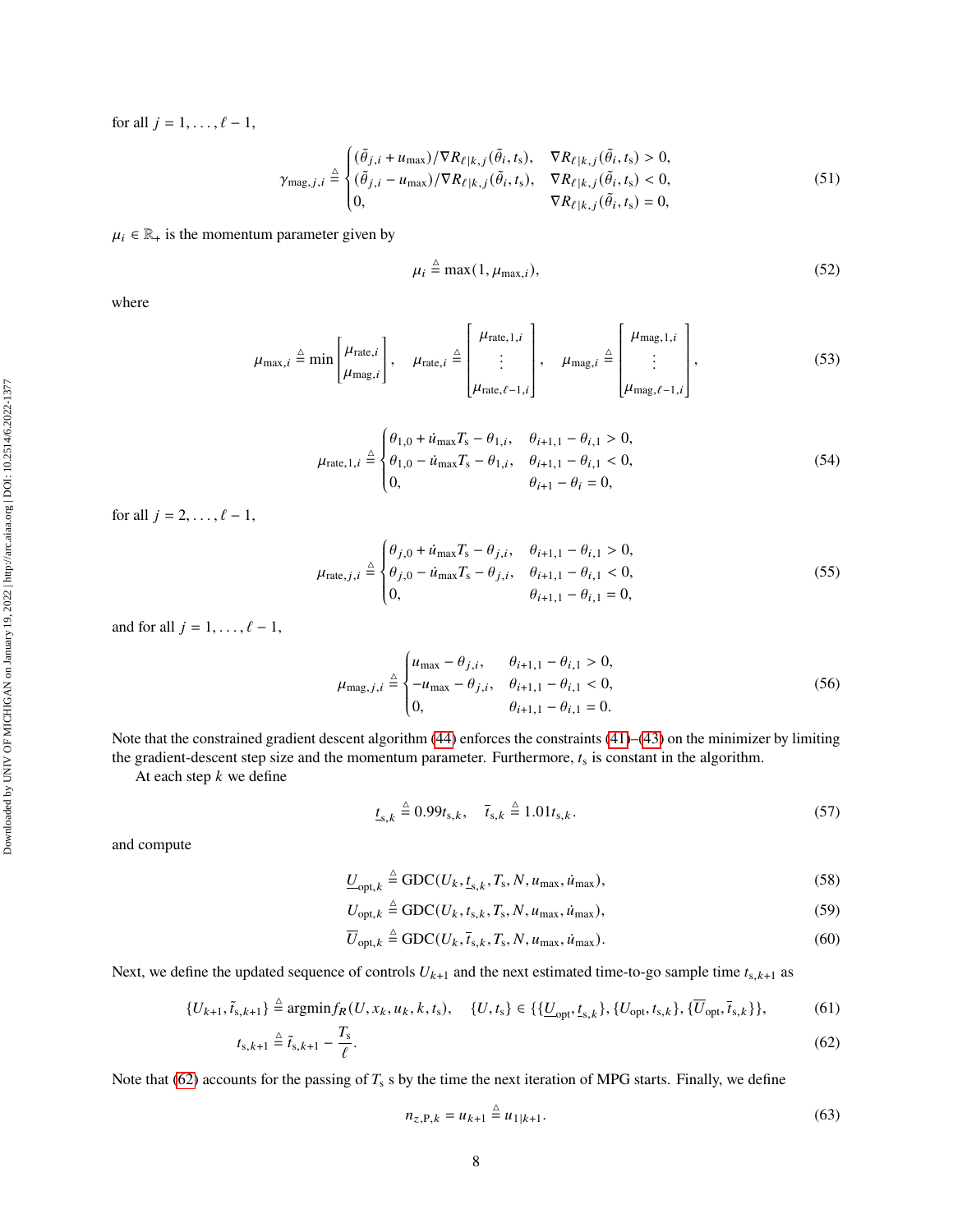#### **C. Pursuer and Evader Models**

We model the pursuer as a beyond-visual-range (BVR) air-to-air missile. For simplicity we assume that pursuer has a constant mass  $m<sub>P</sub> = 130$  kg. The pursuer thrust  $T<sub>P</sub>$  is given by

$$
T_{\rm P}(t) = \begin{cases} 11,000 \text{ N}, & 0 \text{ s} \le t < 10 \text{ s}, \\ 1,800 \text{ N}, & 10 \text{ s} \le t < 30 \text{ s}, \\ 0 \text{ N}, & t > 30 \text{ s}, \end{cases} \tag{64}
$$

which models a boost-sustain rocket motor. Note that [\(64\)](#page-8-0) is the source of the explicit time dependence of the dynamics [\(24\)](#page-3-1). The drag coefficient of the pursuer  $C_{d,P}(M_P)$  is given by

$$
C_{d,P}(M_P) = \frac{0.01532M_P^4 - 0.03587M_P^3 + 0.08588M_P^2 - 0.1047M_P + 0.04269}{M_P^4 - 3.394M_P^3 + 6.806M_P^2 - 7.011M_P + 2.672}.
$$
\n(65)

<span id="page-8-1"></span> $S_P = 2.3$  m is the reference surface area of the pursuer. Figure [3\(](#page-8-1)a) shows  $C_{d,P}(M_P)$  versus Mp.

<span id="page-8-2"></span><span id="page-8-0"></span>J.



**Fig. 3** (a) shows  $C_{d,P}(M_P)$  **versus**  $M_P$  **and (b) shows**  $C_{d,E}(M_E)$  **versus**  $M_E$ .

We model the evader as a medium-weight fighter jet. For simplicity we assume that the evader has a constant mass  $m<sub>E</sub> = 10000$  kg. We assume that the evader fighter-jet is at maximum military power given by

<span id="page-8-3"></span>
$$
T_{\rm P}(h_{\rm E}) = \frac{\rho(h_{\rm E})}{\rho(0)} 76310 \text{ N},\tag{66}
$$

which is an approximation [\[25,](#page-15-9) p. 176] of the maximum dry thrust at the altitude  $h<sub>E</sub>$  for a turbofan engine that produces 76310 N at sea level. The drag coefficient of the evader  $C_{d,E}(M_E)$  is given by

$$
C_{d,E}(M_E) = \frac{0.1342M_E^2 - 0.239M_E + 0.108}{M_E^4 - 5.545M_E^3 + 14.86M_E^2 - 16.6M_E + 6.355}.
$$
\n(67)

 $S_E = 28$  m is the reference surface area of the evader. In practice a functional representation of the drag coefficients [\(65\)](#page-8-2), [\(67\)](#page-8-3) can be obtained by curve-fitting. Figure [3\(](#page-8-1)b) shows  $C_{d,E}(M_E)$  versus  $M_E$ .

## <span id="page-8-4"></span>**IV. Augmented Proportional Guidance**

We simulate the augmented proportional guidance (APG) law to serve as a baseline performance metric. In particular, we implement the APG law given in [\[1,](#page-14-0) p. 166] modified to be discrete-time and with gravity correction as

$$
n_{z,\text{P},k} = u_{k+1} = 3\dot{R}_k \dot{\beta}_k + \frac{3}{2} (n_{z,\text{E},k} + g \cos \gamma_{\text{E},k}) - g \cos \gamma_{\text{P},k},\tag{68}
$$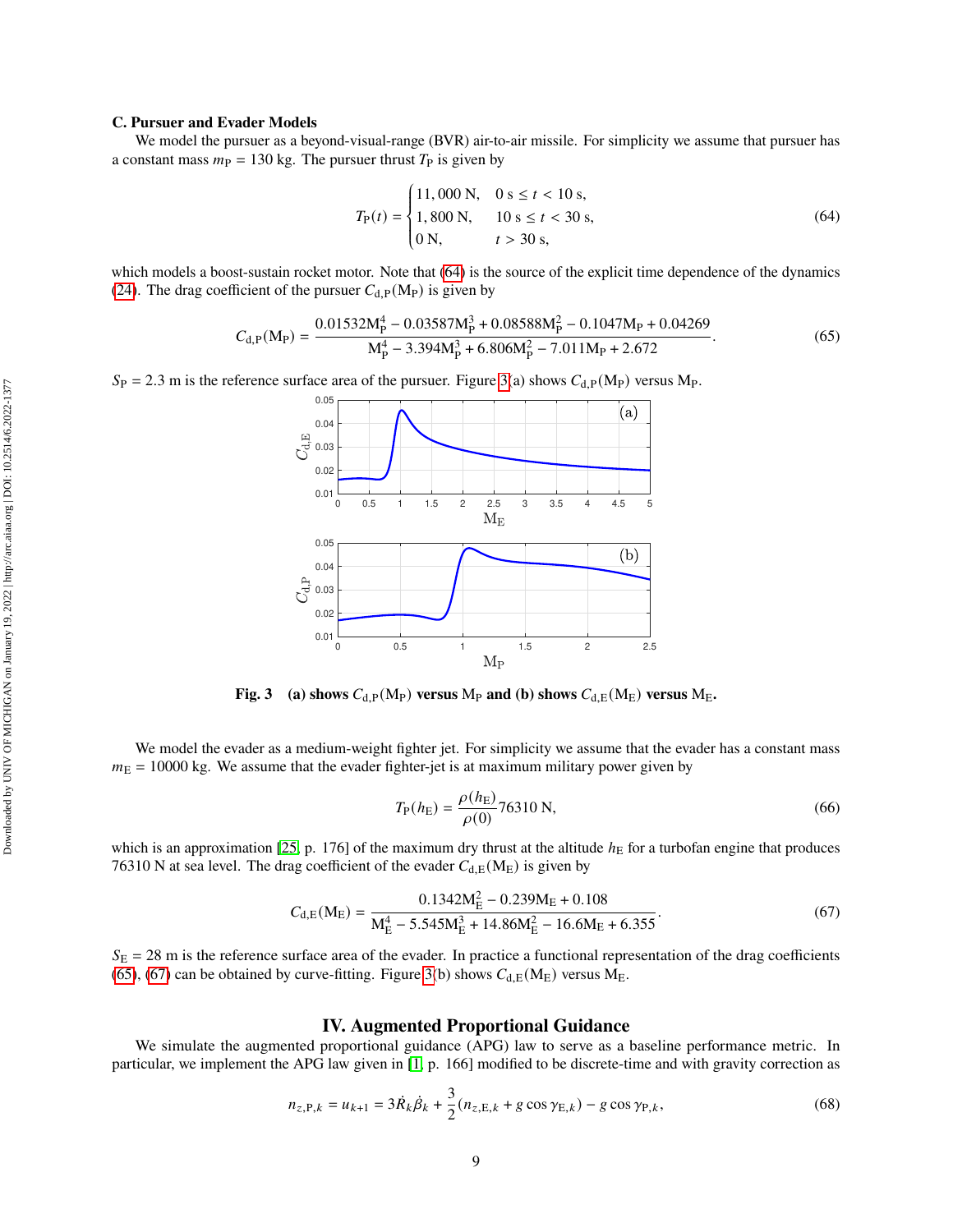where the sampled range-rate in m/s is given by

$$
\dot{R}_{k} = \frac{(\bar{h}_{\text{E},k} - \bar{h}_{\text{P},k})(\overline{V}_{\text{E},k}\sin\gamma_{\text{E},k} - \overline{V}_{\text{P},k}\sin\gamma_{\text{P},k}) + (\bar{d}_{\text{E}} - \bar{d}_{\text{P}})(\overline{V}_{\text{E},k}\cos\gamma_{\text{E},k} - \overline{V}_{\text{P},k}\cos\gamma_{\text{P},k})}{\sqrt{(\bar{h}_{\text{E},k} - \bar{h}_{\text{P},k})^{2} + (\bar{d}_{\text{E},k} - \bar{d}_{\text{P},k})^{2}}}
$$
1000, (69)

and the sampled line-of-sight-angle rate is given by

$$
\dot{\beta}_k = \frac{(\bar{d}_{\mathrm{E},k} - \bar{d}_{\mathrm{P},k})(\overline{V}_{\mathrm{E},k}\sin\gamma_{\mathrm{E},k} - \overline{V}_{\mathrm{P},k}\sin\gamma_{\mathrm{P},k}) - (\bar{h}_{\mathrm{E},k} - \bar{h}_{\mathrm{P},k})(\overline{V}_{\mathrm{E},k}\cos\gamma_{\mathrm{E},k} - \overline{V}_{\mathrm{P},k}\cos\gamma_{\mathrm{P},k})}{(\bar{d}_{\mathrm{E},k} - \bar{d}_{\mathrm{P},k})^2 + (\bar{h}_{\mathrm{E},k} - \bar{h}_{\mathrm{P},k})^2},\tag{70}
$$

where the sampled line-of-sight angle is defined by

$$
\beta_k \stackrel{\Delta}{=} \theta_{\stackrel{\frown}{r}_{E/P}/\hat{t}_A/\hat{J}_A} = \text{atan2}(\bar{h}_{E,k} - \bar{h}_{P,k}, \bar{d}_{E,k} - \bar{d}_{P,k}),\tag{71}
$$

and

$$
\overline{V}_{P,k} \stackrel{\Delta}{=} \overline{V}_P(kT_s), \quad \gamma_{P,k} \stackrel{\Delta}{=} \gamma_P(kT_s), \quad \overline{h}_{P,k} \stackrel{\Delta}{=} \overline{h}_P(kT_s), \quad \overline{d}_{P,k} \stackrel{\Delta}{=} \overline{d}_P(kT_s), \tag{72}
$$

$$
\overline{V}_{E,k} \stackrel{\Delta}{=} \overline{V}_E(kT_s), \quad \gamma_{E,k} \stackrel{\Delta}{=} \gamma_E(kT_s), \quad \overline{h}_{E,k} \stackrel{\Delta}{=} \overline{h}_E(kT_s), \quad \overline{d}_{E,k} \stackrel{\Delta}{=} \overline{d}_E(kT_s). \tag{73}
$$

Note that implementation of APG [\(68\)](#page-8-4) requires knowledge of the normal acceleration of the evader  $n_{z,E,k}$ , which is not required by MPG.

# <span id="page-9-4"></span><span id="page-9-1"></span><span id="page-9-0"></span>**V. Examples**

We simulate the engagement dynamics [\(24\)](#page-3-1) discretized at  $T_s$  s, where the intersample dynamics are simulated using MATLAB's ode45 function. We define the miss distance as the distance of closest approach and a miss distance of less than 10 m is considered a successful intercept. For all of the examples, for MPG unless stated otherwise we set  $T_s = 0.1$ s,  $\ell = 10$ ,  $N = 20$ ,  $u_{\text{max}} = 40$ g, and  $\dot{u}_{\text{max}} = 4$ g, where  $g = 9.81 \text{ m/s}^2$ .

<span id="page-9-3"></span>**Example 1.** *Tail Chase, Nonmaneuvering Evader.* Let

$$
\overline{V}_{P,0} = 0.45 \text{ km}, \quad \gamma_{P,0} = 0 \text{ rad}, \quad \overline{h}_{P,0} = 13 \text{ km}, \quad \overline{d}_{P,0} = 0 \text{ km}, \tag{74}
$$

$$
\overline{V}_{E,0} = 0.45 \text{ km}, \quad \gamma_{E,0} = 0 \text{ rad}, \quad \overline{h}_{E,0} = 13 \text{ km}, \quad \overline{d}_{E,0} = 8 \text{ km}, \tag{75}
$$

$$
n_{z,E,k} = -g \cos \gamma_{E,k}.\tag{76}
$$

We simulate the engagement specified by [\(74\)](#page-9-0)–[\(76\)](#page-9-1) using MPG and APG. Figure [4](#page-9-2) shows the trajectory followed by the pursuer using MPG. The trajectory followed by the pursuer with APG is not shown since for this example it represents a nonmaneuvering tail-chase trajectory. The APG time-of-flight and terminal value of  $\dot{R_k}$  are used to compute the time and closing speed advantage achieved by MPG over APG. The pursuer using MPG intercepts the evader with a time advantage of 1.27 s and a closing-speed advantage of 42 m/s. Figure [5](#page-10-0) shows the commanded normal acceleration  $n_{z,P,k}$  versus time.

<span id="page-9-2"></span>Next, we simulate the engagement specified by [\(74\)](#page-9-0)–[\(76\)](#page-9-1) with various choices of  $d_{E,0}$  using MPG and APG. Figure [6](#page-10-1) plots the time and closing-speed advantage achieved by MPG over APG versus  $d_{E,0}$ .



**Fig. 4 Example [1:](#page-9-3) Pursuer and evader trajectories.**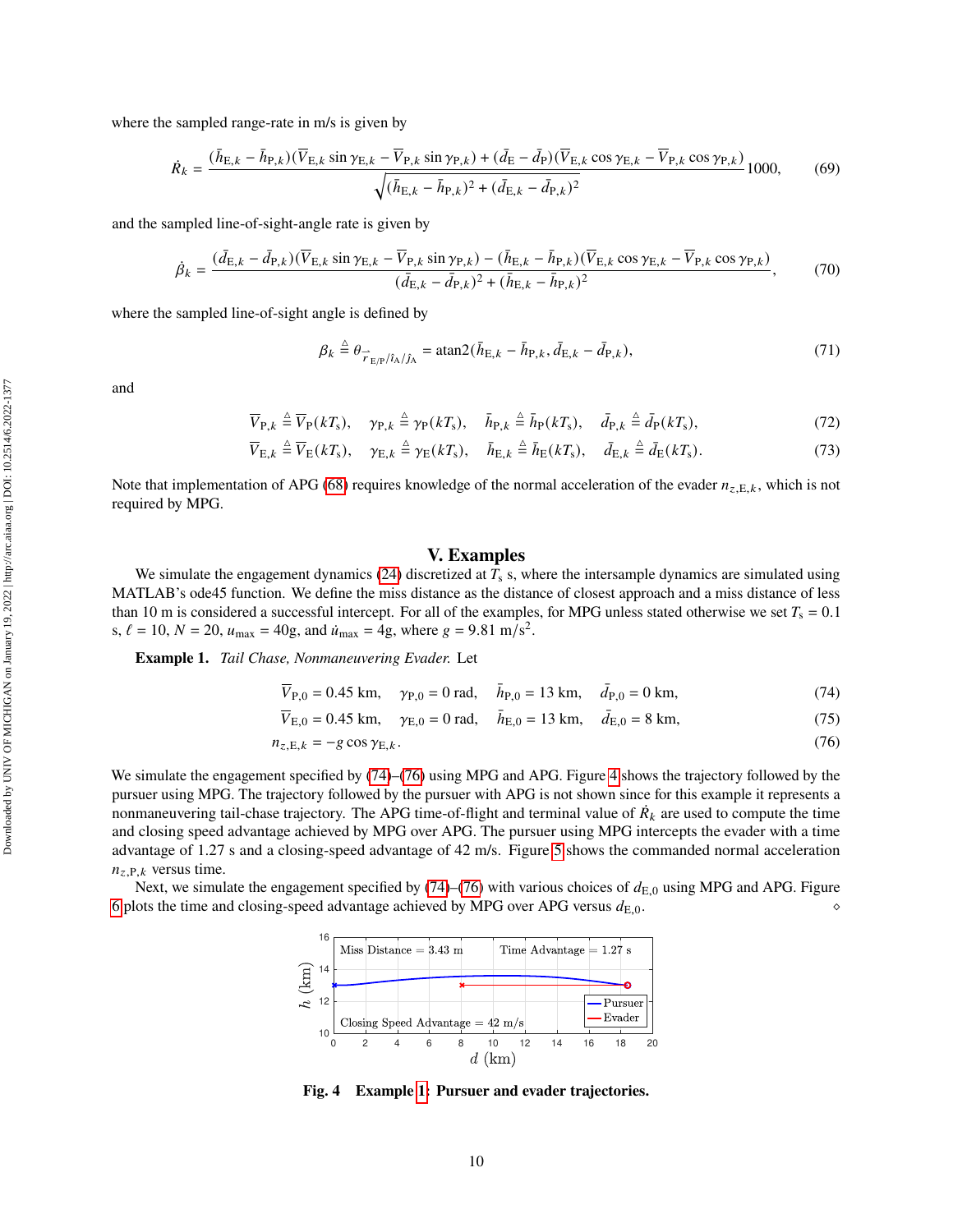<span id="page-10-0"></span>

**Fig. 5 Example [1:](#page-9-3) Pursuer commanded normal acceleration.**

<span id="page-10-1"></span>

**Fig. 6 Example [1:](#page-9-3) Time and closing-speed advantage achieved by MPG relative to APG.**

<span id="page-10-3"></span>**Example 2.** *Tail Chase, Maneuvering Evader.* Let the initial condition of the engagement be given by [\(74\)](#page-9-0) and [\(75\)](#page-9-4), and the evader normal acceleration be given by

$$
n_{z,E,k} = -g\cos\gamma_{E,k} + 7\cos 0.01k. \tag{77}
$$

We simulate the engagement using MPG and APG. Figure  $7(a)$  and Figure  $7(c)$  shows the trajectories followed by the pursuer and evader using MPG and APG, respectively. Figure [7\(](#page-10-2)b) and Figure [7\(](#page-10-2)b) shows the pursuer commanded normal acceleration using MPG and APG, respectively. The pursuer using MPG intercepts the evader with a time advantage of 1.87 s and a closing-speed advantage of 62 m/s.

<span id="page-10-2"></span>

**Fig. 7 Example [2:](#page-10-3) For a maneuvering evader (a) and (b) show the pursuer-evader trajectories and the pursuer commanded normal acceleration using APG, respectively; (c) and (d) show the pursuer-evader trajectories and the pursuer commanded normal acceleration using MPG, respectively. The pursuer with MPG intercepts the evader with a time and closing-speed advantage of** 1.87 **s and** 62 **m/s, respectively.**

Next, we repeat the above example with  $\bar{d}_{E,0} = 9$  km. Figure [8](#page-11-0) shows that pursuer with APG is not able to intercept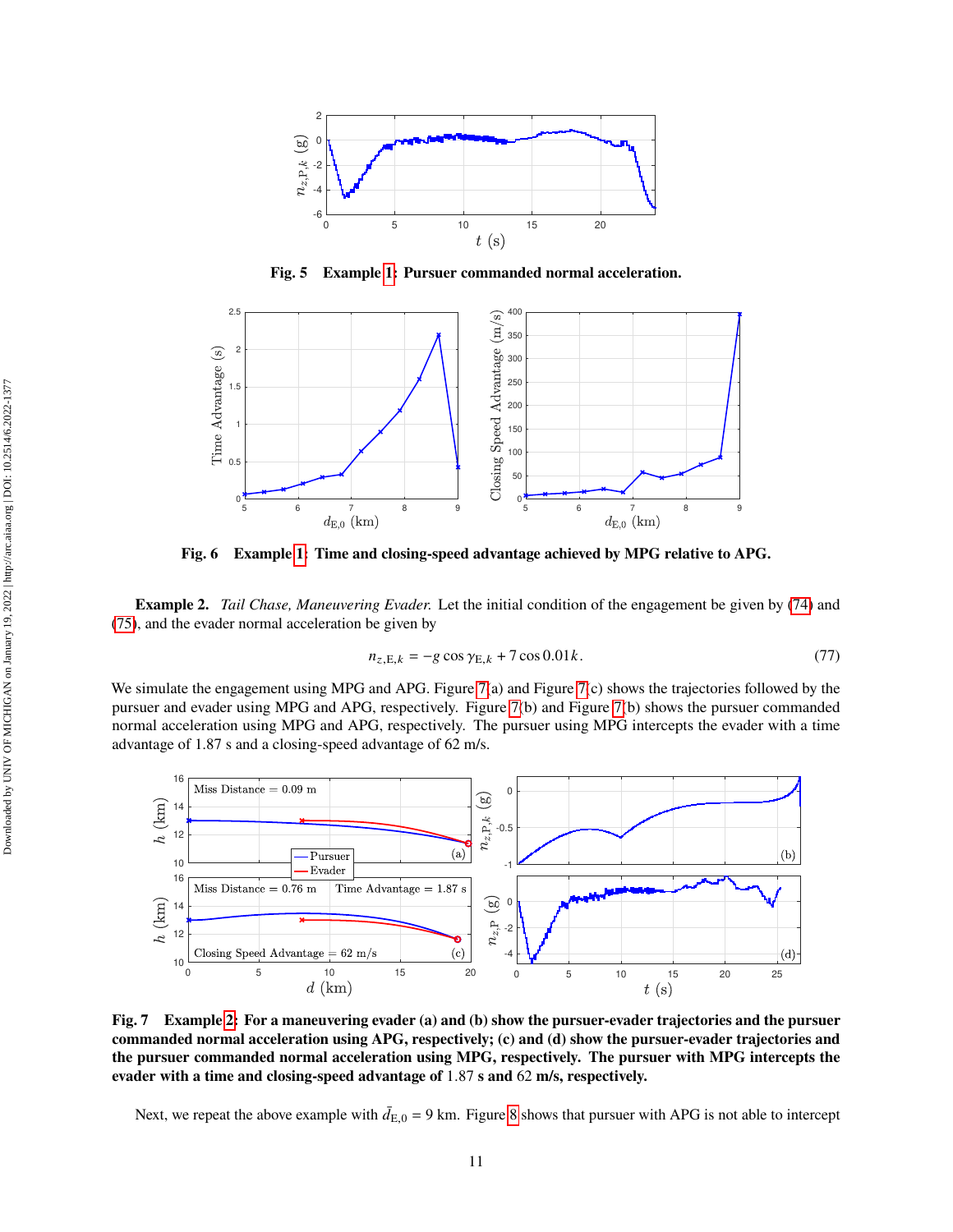<span id="page-11-0"></span>

**Fig. 8 Example [2:](#page-10-3) For a maneuvering evader (a) and (b) show the pursuer-evader trajectories and the pursuer commanded normal acceleration using APG, respectively; (c) and (d) show the pursuer-evader trajectories and the pursuer commanded normal acceleration using MPG, respectively. The pursuer with APG fails to intercept the evader.**

Next, we simulate the engagement dynamics with the initial condition of the engagement given by [\(74\)](#page-9-0) and [\(75\)](#page-9-4) with  $\bar{d}_{E,0} = 7$  km, and the evader normal acceleration given by

$$
n_{z,E,k} = -g\cos\gamma_{E,k} + 7\cos 0.06k.
$$
 (78)

<span id="page-11-1"></span>Figure [9](#page-11-1) shows that the pursuer with MPG fails to intercept the evader. Figure [10\(](#page-12-0)a) shows the time-to-go for the pursuer



**Fig. 9 Example [2:](#page-10-3) For a maneuvering evader (a) and (b) show the pursuer-evader trajectories and the pursuer commanded normal acceleration using APG, respectively; (c) and (d) show the pursuer-evader trajectories and the pursuer commanded normal acceleration using MPG, respectively. The pursuer with MPG fails to intercept the evader.**

with APG and the estimated time-to-go for the pursuer with MPG. We compute the time-to-go for the pursuer with APG after the completion of the engagement simulation. Note that the estimate time-to-go for the pursuer with MPG is given by  $\ell t_{s,k}$ . Figure [10\(](#page-12-0)b) shows the estimated terminal range  $R_{\ell|k}$ . Figure [10](#page-12-0) suggests that MPG fails due to poor estimates of time-to-go and terminal range. Finally, we repeat the previous engagement simulation with  $\ell = 20$ . Figure [11](#page-12-1) shows that both pursuers intercept the evader. This simulation suggests that MPG may be less robust than APG depending on the choice of tuning parameters. However, increasing  $\ell$  or  $N$  to increase MPG's robustness will incur a penalty in computational complexity. Figure [12](#page-12-2) shows the estimated time-to-go and estimated terminal range for the pursuer with MPG.  $\bullet$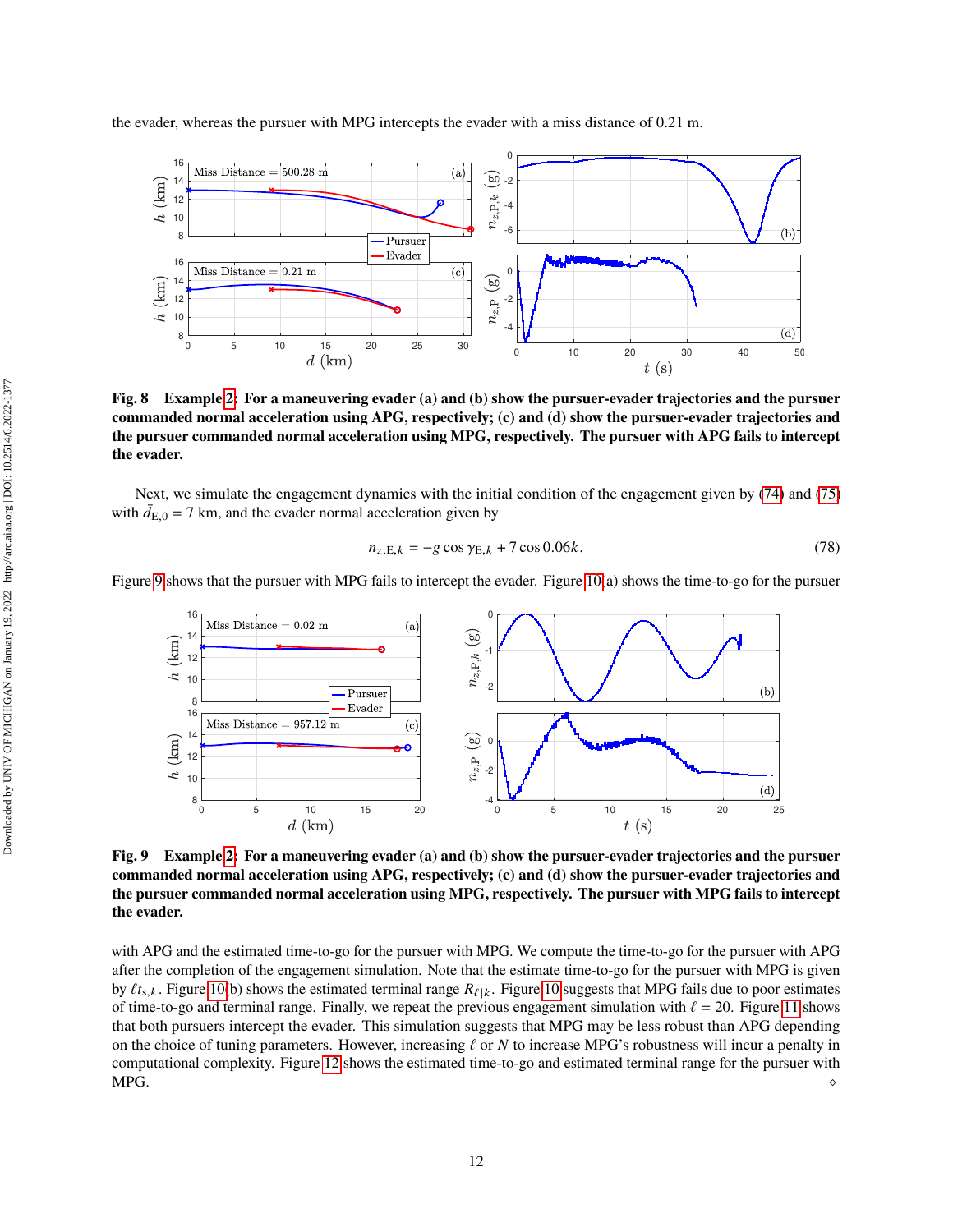<span id="page-12-0"></span>

**Fig. 10 Example [2:](#page-10-3) For a maneuvering evader (a) shows the time-to-go for the pursuer with APG and the estimated time-to-go for the pursuer with MPG, and (b) shows the estimated terminal range**  $R_{\ell|k}$  estimated by **MPG.**

<span id="page-12-1"></span>

<span id="page-12-2"></span>**Fig. 11 Example [2:](#page-10-3) For a maneuvering evader (a) and (b) show the pursuer-evader trajectories and the pursuer commanded normal acceleration using APG, respectively; (c) and (d) show the pursuer-evader trajectories and the pursuer commanded normal acceleration using MPG, respectively. The pursuer with MPG achieves a time and closing-speed advantage of** 0.88 **s and** 51 **m/s, respectively.**



**Fig. 12 Example [2:](#page-10-3) For a maneuvering evader (a) shows the time-to-go for the pursuer with APG and the estimated time-to-go for the pursuer with MPG, and (b) shows the estimated terminal range**  $R_{\ell|k}$  estimated by **MPG.**

<span id="page-12-3"></span>**Example 3.** *Headon, Nonmaneuvering Target.* Let the pursuer initial conditions be given by [\(74\)](#page-9-0) and let

$$
\overline{V}_{E,0} = 0.45 \text{ km}, \quad \gamma_{E,0} = \pi \text{ rad}, \quad \overline{h}_{E,0} = 18 \text{ km}, \quad \overline{d}_{E,0} = 35 \text{ km}, \tag{79}
$$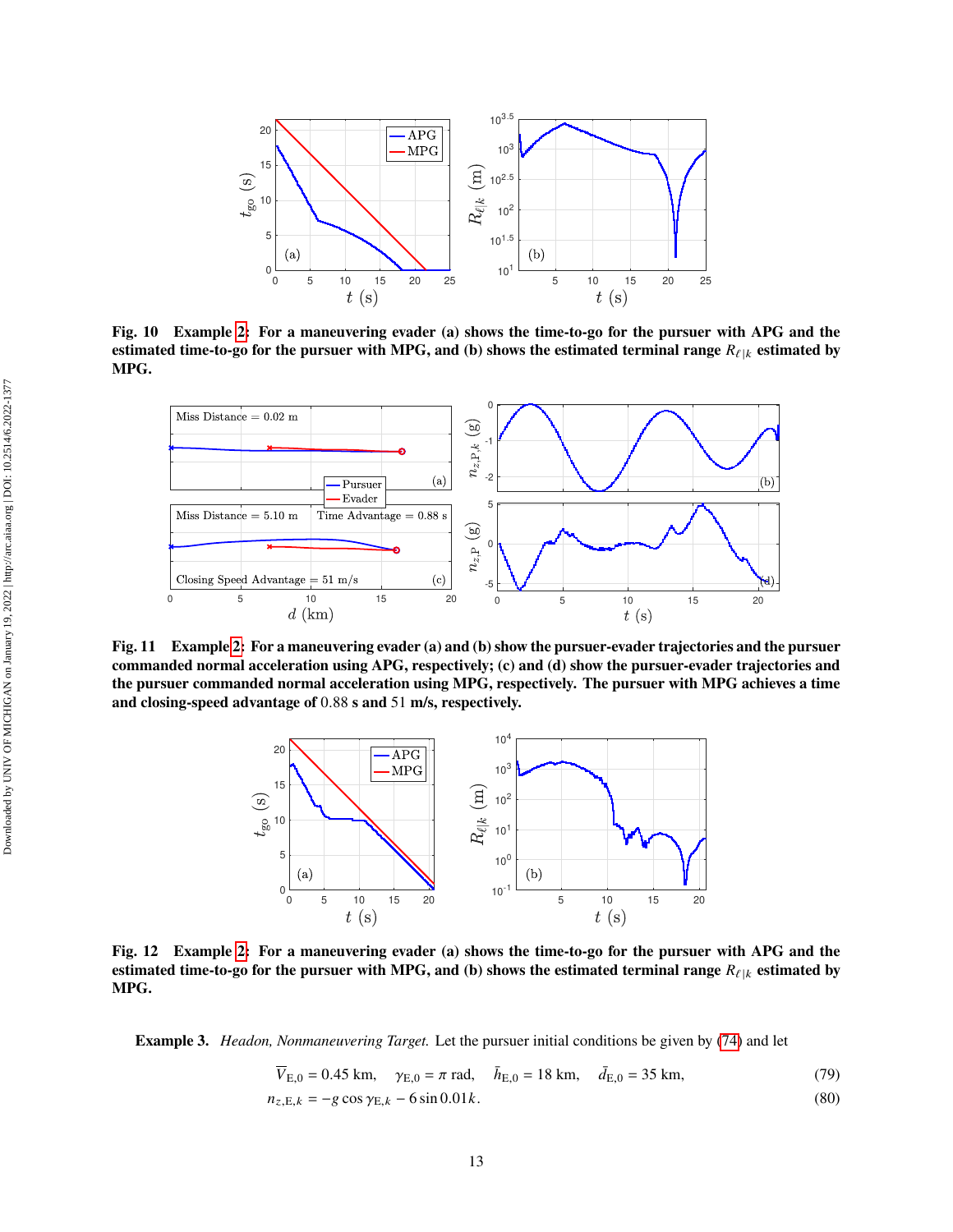We simulate the engagement using MPG and APG. Figure [13\(](#page-13-0)a) and Figure 13(c) shows the trajectories followed by the pursuer and evader using MPG and APG, respectively. Figure [13\(](#page-13-0)b) and Figure [13\(](#page-13-0)b) shows the pursuer commanded normal acceleration using MPG and APG, respectively. The pursuer using MPG intercepts the evader with a time advantage of 0.20 s and a closing-speed advantage of 33 m/s.

<span id="page-13-0"></span>

**Fig. 13 Example [3:](#page-12-3) For a maneuvering evader (a) and (b) show the pursuer-evader trajectories and the pursuer commanded normal acceleration using APG, respectively; (c) and (d) show the pursuer-evader trajectories and the pursuer commanded normal acceleration using MPG, respectively. The pursuer with MPG achieves a time and closing-speed advantage of** 0.20 **s and** 33 **m/s, respectively.**

<span id="page-13-1"></span>**Example 4.** *Anti-Missile Defense Engagement.* Let

$$
\overline{V}_{P,0} = 0.1 \text{ km}, \quad \gamma_{P,0} = \frac{1}{2}\pi \text{ rad}, \quad \bar{h}_{P,0} = 0 \text{ km}, \quad \bar{d}_{P,0} = 0 \text{ km}, \tag{81}
$$

$$
\overline{V}_{E,0} = 0.1 \text{ km}, \quad \gamma_{E,0} = \frac{21}{20} \pi \text{ rad}, \quad \overline{h}_{E,0} = 4 \text{ km}, \quad \overline{d}_{E,0} = 10 \text{ km},
$$
\n(82)

$$
n_{z,E,k} = -g\cos\gamma_{E,k} - 30\sin 0.06k,
$$
\n(83)

which represents an engagement scenario where the pursuer is launched vertically from sea level to intercept in incoming pursuer. For this example, we simulate the interception of a missile evader using a missile pursuer. In particular, we set

$$
m_{\rm E} = m_{\rm P}, \quad s_{\rm E} = s_{\rm P}, \quad T_{\rm E} = T_{\rm P}, \tag{84}
$$

which specifies the evader as missile. We simulate the engagement using MPG and APG. Figure [14\(](#page-14-7)a) and Figure 14(c) shows the trajectories followed by the pursuer and evader using MPG and APG, respectively. Figure [14\(](#page-14-7)b) and Figure [14\(](#page-14-7)b) shows the pursuer commanded normal acceleration using MPG and APG, respectively. The pursuer using MPG intercepts the evader, whereas the pursuer using APG is not able to intercept the evader.

# **VI. Conclusions and Future Work**

This article presented a numerical investigation of model predictive guidance (MPG), which uses a nonlinear, scenario-specific engagement model and model-predictive guidance concepts to produce normal acceleration commands for a pursuer. MPG utilizes gradient descent with Nesterov's accelerated gradient descent to solve the optimization at each step of the algorithm. Magnitude and rate constraints on the normal acceleration commands for the pursuer are satisfied by constraining the gradient descent step size at each step. Another feature of MPG was the use of fixed-size, variable-time horizon, which divides the horizon into smaller and smaller steps as the estimated engagement time decreases. This feature facilitates fixed-computational complexity. In order to reduce the engagement time, a heuristic technique was utilized. In particular, at each step the optimization was performed for three choices of estimated engagement time and the minimum-time solution was selected as the solution for that step. Several features of MPG were designed with real-time implementation in mind.

The performance of MPG was investigated to highlight its applicability in diverse scenarios. Augmented proportional guidance (APG) was used as a benchmark for a guidance law that is designed for maneuvering targets. Several numerical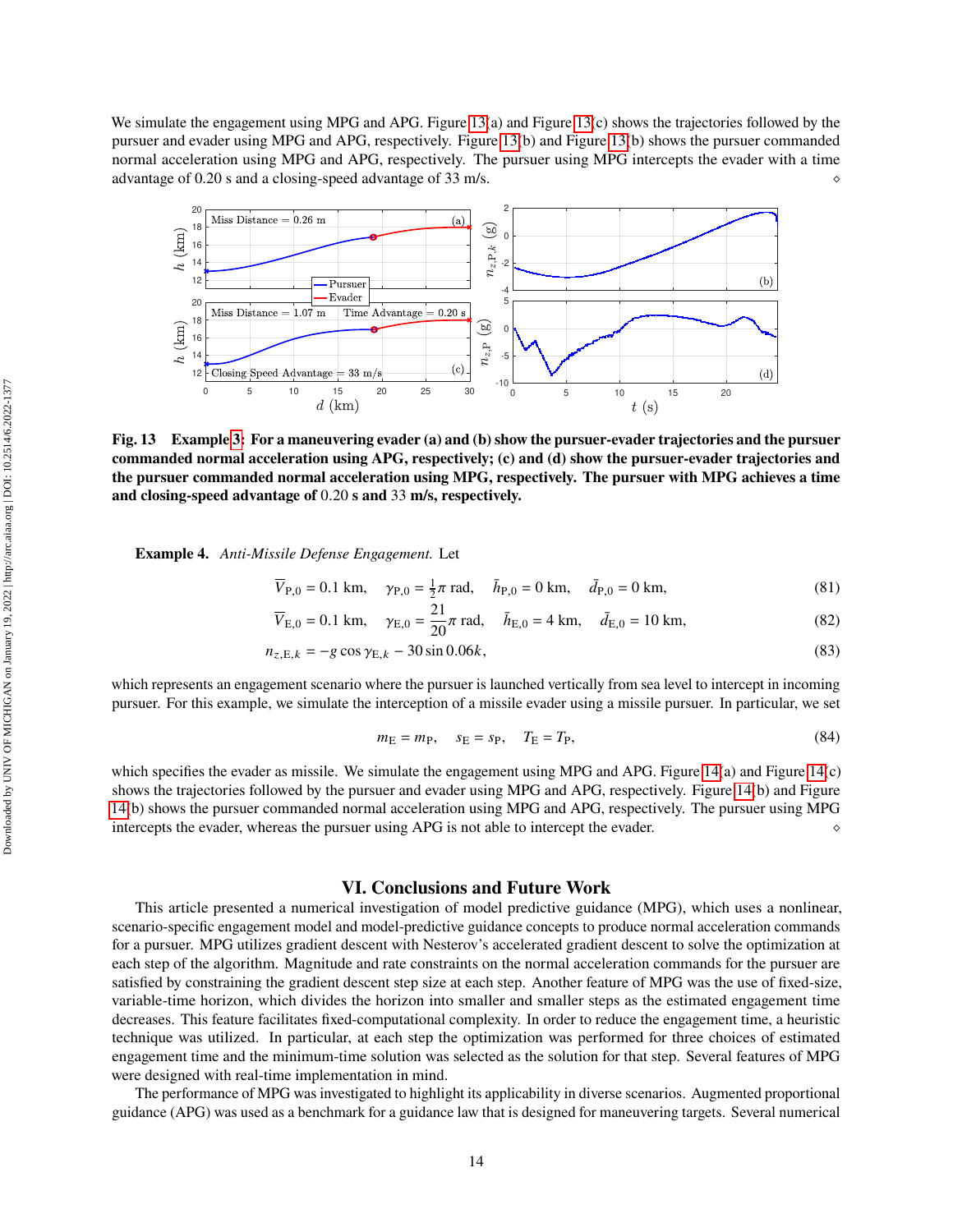<span id="page-14-7"></span>

**Fig. 14 Example [4:](#page-13-1) For a maneuvering evader (a) and (b) show the pursuer-evader trajectories and the pursuer commanded normal acceleration using APG, respectively; (c) and (d) show the pursuer-evader trajectories and the pursuer commanded normal acceleration using MPG, respectively. The pursuer with APG is not able to intercept the evader.**

examples with missile-on-jet engagements demonstrated that pursuers with MPG intercept evaders in less time compared to pursuers with APG. MPG was also applied to a scenario where a ground-based missile is used to intercept an air-to-ground missile.

The most immediate next step for MPG is its extension from planar engagements to 3D engagements. This modification may be straightforward as only the engagement dynamics will need to be extended without the need for modifying the algorithm. The highest priority for future research is a detailed investigation of the robustness of MPG to sensor noise, engagement scenarios, and tuning parameters. Furthermore, improvement in robustness may be achievable by modifying the optimization scheme. Finally, another next step is the inclusion of an appropriate observer to circumvent the requirement of full-state measurements.

## **Acknowledgments**

This research was supported by ONR under BRC grant N00014-18-1-2211.

### **References**

- <span id="page-14-0"></span>[1] Zarchan, P., *Tactical and Strategic Missile Guidance*, sixth ed., AIAA, 2012.
- <span id="page-14-1"></span>[2] Murtaugh, S. A., and Criel, H. E., "Fundamentals of proportional navigation," *IEEE Spectrum*, Vol. 3, No. 12, 1966, pp. 75–85.
- <span id="page-14-2"></span>[3] Zarchan, P., "Proportional navigation and weaving targets," *AIAA J. Guid. Contr. Dyn.*, Vol. 18, No. 5, 1995, pp. 969–974.
- <span id="page-14-3"></span>[4] Nesline., F. W., and Zarchan, P., "A New Look at Classical vs Modern Homing Missile Guidance," *AIAA J. Guid. Contr. Dyn.*, Vol. 4, No. 1, 1981, pp. 78–85.
- <span id="page-14-4"></span>[5] Cheng, V., and Gupta, N., "Advanced Midcourse Guidance for Air-to-Air Missiles," *AIAA J. Guid. Contr. Dyn.*, Vol. 9, No. 2, 1986, pp. 135–142.
- [6] Menon, P., and Briggs, M., "A Midcourse Guidance Law for Air-to-Air Missiles," *AIAA Guid. Nav. Contr. Conf. Ex.*, 1987, pp. 1070–1079. A87-50515.
- [7] Lin, C., and Tsai, L., "Analytical Solution of Optimal Trajectory-Shaping Guidance," *AIAA J. Guid. Contr. Dyn.*, Vol. 10, No. 1, 1987, pp. 61–66.
- <span id="page-14-6"></span>[8] Williams, D., Friedland, B., and Madiwale, A., "Modern Control Theory for Design of Autopilots for Bank-to-Turn Missiles," *AIAA J. Guid. Contr. Dyn.*, Vol. 10, No. 4, 1987, pp. 378–386.
- <span id="page-14-5"></span>[9] Nesline., F. W., and Zarchan, P., "Optimal Intercept Missile Guidance Strategies with Autopilot Lag," *Proc. Guid. Nav. Contr. Conf.*, 2010. AIAA 2010-7875.